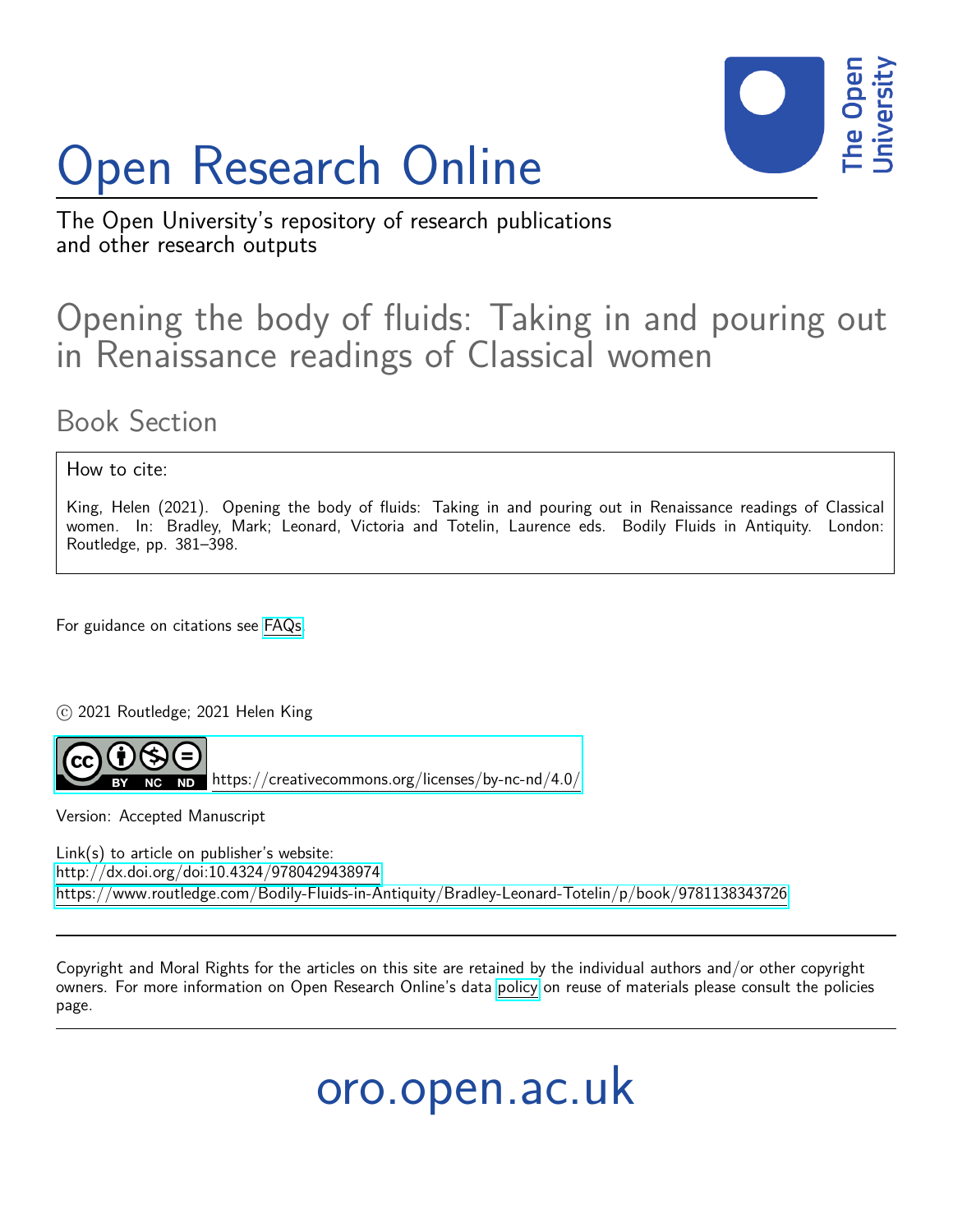#### OPENING THE BODY OF FLUIDS: TAKING IN AND POURING OUT IN RENAISSANCE READINGS OF CLASSICAL WOMEN

Helen King (The Open University)

In this chapter I would like to offer a concluding perspective on the transmission and appropriation of classical ideas about the female body in Renaissance and early modern Europe, drawing together a number of the key themes which have emerged in this volume: gender and fluidity; the permeation of boundaries; classification of fluids and fluid classification; the interface between literary and visual representations; age and decay; excretion and regeneration. My theme here is the nature of virginity and of the virgin body in classical and Renaissance Europe, as represented in the story of how the Vestal Virgin Tuccia carried water in a sieve. Tuccia's sieve is most commonly thought simply to offer a paradigm for the integrity of the 'whole unimpaired body' of the virgin, in contrast to the openness and unpredictable flows of the mature woman.<sup>[1](#page-1-0)</sup> By looking at later appropriations of the image of this sieve, including a pair of sixteenth-century images – Mantegna's 'Two exemplary women of antiquity' – as well as the better-known 'sieve portraits' of Elizabeth I, the Virgin Queen, I shall suggest that Tuccia's receptions return us to the ancient versions of the story with fresh questions about the role of this piece of agricultural or cooking technology in representing the body. Is it intended to retain the good while letting out the bad, or to refine the contents to improve them? Is this, in our terms, a sieve or a strainer?

Many contributors to this volume have already considered the extent to which fluids have their own identities, and their capacity for transformation within the body. In looking at Tuccia, I shall be investigating not only the movement of bodily fluids around the body, but also the means of control when they move out into the external world. What is it that Tuccia's sieve, and the virgin body itself, does not let out? Bearing in mind the wider issues of the control of fluids in the female body, in particular the role of urination in virginity tests, I shall suggest that, while the virginal sieve may relate to the organs of reproduction, it more strongly references the bladder.

In the process of exploring sixteenth-century images through classical texts, I shall also raise the question of the different methodologies which scholars of the classical worlds use to address their questions, which are revealed very clearly in this volume. Depending on their backgrounds in literature, history or archaeology, two responses are made, and need always to be held in tension: the close reading of a single text or image with little attention to social context, and the synthetic method of creating a single picture from a few scattered sentences featuring in texts far apart in time or in genre. The nature of the evidence may lead to us focusing on one of these responses but, at the very least, we should be aware of our methods. Here, I shall concentrate on detailed study of just a few examples, but I shall also be assuming some level of continuity in the representation of the virginal body; continuity which exists despite different religious and social contexts. By the sixteenth

<span id="page-1-0"></span><sup>1</sup> Phrasing from Marina Warner, *Monuments and Maidens: The allegory of the female form* (London: Weidenfeld and Nicholson, 1985), p.242, from the chapter 'The Sieve of Tuccia'.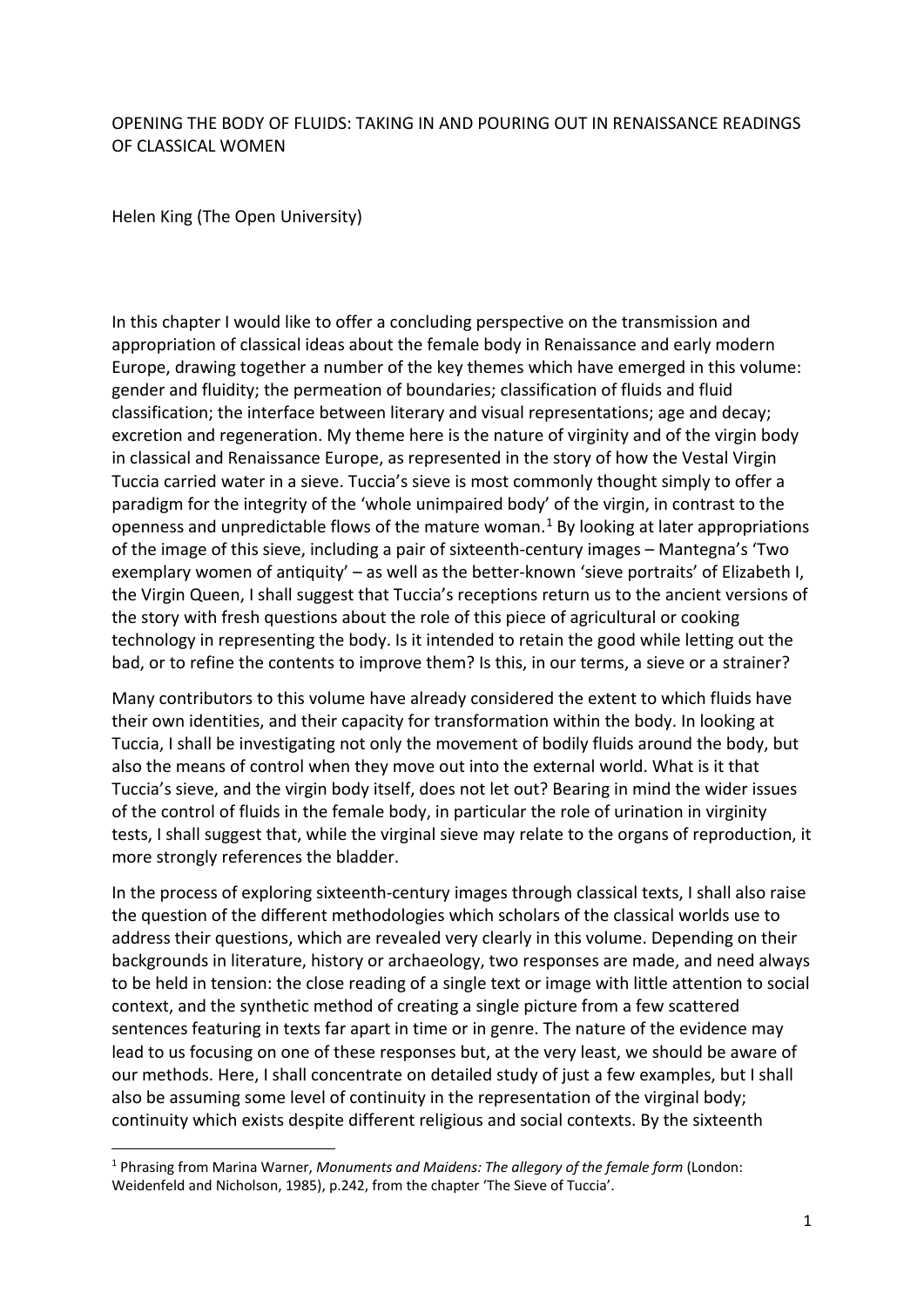century, allusions to Tuccia's sieve play with a range of meanings and those who make these allusions are aware not only of the classical texts but also of later ideas about the workings of the body. What is constant is a pre-modern interest in fluids as more important than organs in understanding the body.

#### **Fluid bodies in history**

Characterisation of the pre-modern body as what I have elsewhere called a 'body of fluids' took off after Gail Kern Paster's 1993 book *The Body Embarrassed: Drama and the Disciplines of Shame in Early Modern England*, which started from the insight that our apparently fixed, biological bodies can only be understood 'in terms of culturally available discourses'. [2](#page-2-0) Early modern people approached their bodies through humoral theory; because this understanding of the body in terms of fluids was not merely 'metaphor', but represented how the body was experienced, as scholars we should try to appreciate 'the formative effects of physiological theory on the subject' rather than regarding the four humours as an intellectual curiosity and relegating them to a few footnotes in our work.<sup>[3](#page-2-1)</sup> While Paster never suggested that this humoral 'body of fluids' should be gendered as female – men, too, were composed of fluids – she noted that the belief that women were wetter or more leaky than men was 'a given of contemporary scientific theory'.<sup>[4](#page-2-2)</sup> An important element of this was control; women were presented as less able to control their fluids, and thus as more like children, and this formed part of the argument for patriarchy.<sup>[5](#page-2-3)</sup>

The body of fluids was, however, not only a humoral body. Its contents included fluids which we no longer recognise, or to which we attribute very different roles, as well as parts of the body in which we no longer believe. For example, Michael Stolberg has drawn attention to the pre-modern idea of a space between the flesh and the skin, linked to sweat then being given a more important role in the body, and has pointed out just how many different kinds of sweat there were in early modern medicine.<sup>[6](#page-2-4)</sup> Fluids were not only spoken about with overlapping language, but were also presented as transforming into each other; Paster mentioned the proverb 'Let her cry, she'll piss the less', repeated by Ambroise Paré.<sup>[7](#page-2-5)</sup>

A particularly powerful example of transformation is the production of breast milk from menstrual blood. In the famous image from Leonardo da Vinci, created before he dissected any complete human cadavers, an imagined male and female body meet in generation.<sup>[8](#page-2-6)</sup>

<span id="page-2-0"></span><sup>2</sup> Gail Kern Paster, *The Body Embarrassed: Drama and the Disciplines of Shame in Early Modern England* (Ithaca, NY: Cornell University Press, 1993), p.4; Helen King, 'Inside and outside, cavities and containers: the organs of generation in seventeenth-century English medicine' in Patricia A. Baker, Han Nijdam, Karine van 't Land (eds.), *Medicine and Space: Body, Surroundings and Borders in Antiquity and the Middle Ages*; *Visualising the Middle Ages* (4) (Leiden: Brill, 2011), 37–60.

<span id="page-2-1"></span><sup>3</sup> Paster, *The Body Embarrassed*, pp.4, 7.

<span id="page-2-2"></span><sup>4</sup> Paster, *The Body Embarrassed*, p.39. See also p.24 on 'the weaker vessel as leaky vessel'.

<span id="page-2-3"></span><sup>5</sup> Paster, *The Body Embarrassed*, p.25.

<span id="page-2-4"></span> $6$  Michael Stolberg, 'Sweat: learned concepts and popular perceptions, 1500-1800' in Manfred Horstmanshoff, Helen King and Claus Zittel (eds), *Blood, Sweat and Tears: The Changing Concepts of Physiology from Antiquity into Early Modern Europe*, *Intersections* 25 (Leiden: Brill, 2012), 503-522: p.513.

<span id="page-2-5"></span><sup>7</sup> Paster, *The Body Embarrassed*, p.40.

<span id="page-2-6"></span><sup>8</sup> Royal Collection Trust, RL 19097v; Denis Noble, Dario DiFrancesco and Diego Zancani, 'Leonardo da Vinci and the origin of semen', *Notes and Records (Royal Society Journal of the History of Science)* 68 (2014), 391–402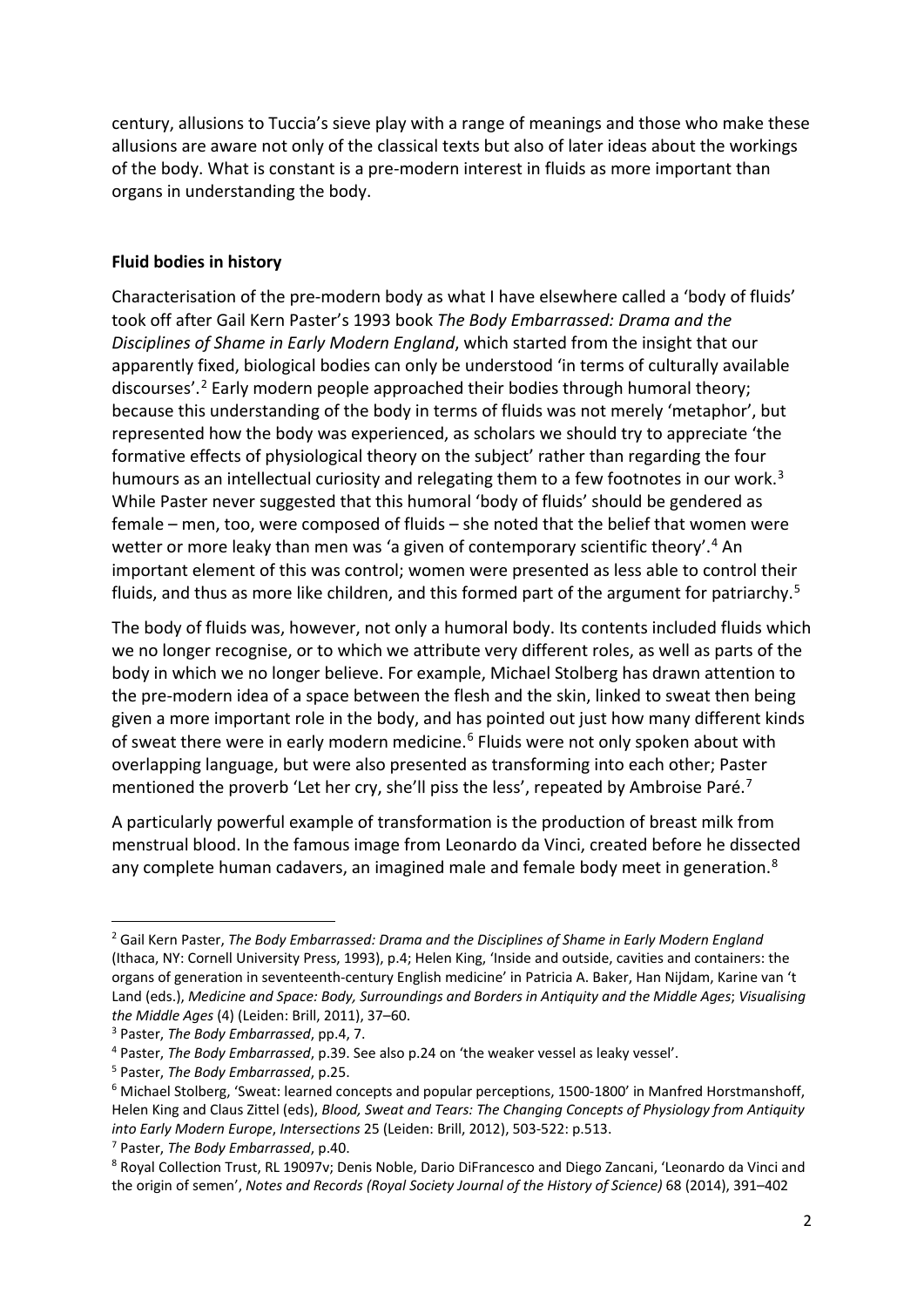Leonardo's hemisected man, his spine clearly visible and linked to his seed production, recalls the Hippocratic *Airs Waters Places* description of the Scythians, who cut the channels behind the ears and thus prevent their semen from moving properly down the body; in the male body, the head and the spine are thus also considered relevant to generation.<sup>[9](#page-3-0)</sup> In the much sketchier figure on the left – the woman – there is an imaginary channel from womb to nipple to carry the blood-which-becomes-milk. In 1993 Paster had noted the early modern view that breast milk was 'blood made white'[.10](#page-3-1) Barbara Orland has since discussed how, while milk could be seen as 'white blood', blood could be regarded as 'slightly coloured' milk: each fluid uses the language of the other.<sup>[11](#page-3-2)</sup> In Leonardo's drawing, we can see a flow between gendered bodies, from the male head to the woman's breasts, as fluids transform into each other and mingle to create a new life.

Alongside blood and milk, urine also featured prominently. Michael McVaugh has drawn attention to the sixteenth-century Berengario da Carpi combining sweat, urine and milk when trying to understand the body, so that urine 'is sweated out like milk from the breast'.[12](#page-3-3) Less prosaically, in 1518 Lorenz Fries wrote that urine is 'water that is strained from blood and other humours'.<sup>[13](#page-3-4)</sup> The image of the strainer here is important here, and I shall be returning to it below. As Karine van 't Land notes, Aristotle's description of the formation of the embryo is that it is like turning milk into cheese, another straining/sieving process. [14](#page-3-5) Within blood, serum is named for the Latin word for 'whey', the liquid by-product of cheese manufacture. Urine, Greek *οὖρον*, may also be related to a Greek word for whey, *ὀρός*. [15](#page-3-6) The imagery of the fluids of agriculture and the household pervades the body's history.

#### **Testing Tuccia**

<http://rsnr.royalsocietypublishing.org/content/68/4/391> argue that in 1508 Leonardo corrected his views and removed any connection between the spinal cord and the channels carrying the seed. They attribute the erroneous view to one of the books probably owned by Leonardo, Alessandro Benedetti, *Anatomice sive historia corporis libri V* (Venice, 1498), chapter 18 'De semine'.

<span id="page-3-0"></span><sup>9</sup> *AWP* 22, on the explanation for some Scythians dressing as women and taking women's roles as being due to cutting behind the ears to cure varicose veins: 'such treatment is destructive of the semen owing to the existence of the vessels behind the ears, which, if cut, cause impotence and, it seems to me that these are the vessels they divide'.

<span id="page-3-1"></span><sup>10</sup> Paster, *The Body Embarrassed*, p.40.

<span id="page-3-2"></span><sup>&</sup>lt;sup>11</sup> Barbara Orland, 'White blood and red milk. Analogical reasoning in medical practice and experimental physiology (1560-1730)' in Manfred Horstmanshoff, Helen King and Claus Zittel (eds), *Blood, Sweat and Tears: The Changing Concepts of Physiology from Antiquity into Early Modern Europe*, *Intersections* 25 (Leiden: Brill, 2012), 443-478.

<span id="page-3-3"></span> $12$  Michael McVaugh, 'Losing ground: the disappearance of attraction from the kidneys' in Manfred Horstmanshoff, Helen King and Claus Zittel (eds), *Blood, Sweat and Tears: The Changing Concepts of Physiology from Antiquity into Early Modern Europe*, *Intersections* 25 (Leiden: Brill, 2012), 103-137: p.117.

<span id="page-3-4"></span><sup>13</sup> Lorenz Fries, *Spiegel der Artzny* (Strasbourg, 1518), p.LXIIIv, cited by Michael Stolberg, *Uroscopy in Early Modern Europe* (Aldershot: Ashgate, 2015), p.49.

<span id="page-3-5"></span><sup>&</sup>lt;sup>14</sup> Karine van 't Land, 'Sperm and blood, form and food. Late medieval medical notions of male and female in the embryology of *membra*' in Manfred Horstmanshoff, Helen King and Claus Zittel (eds), *Blood, Sweat and Tears: The Changing Concepts of Physiology from Antiquity into Early Modern Europe*, *Intersections* 25 (Leiden: Brill, 2012), 363-392: pp.379-80.

<span id="page-3-6"></span><sup>15</sup> Stolberg, *Uroscopy in Early Modern Europe* (Aldershot: Ashgate, 2015), p.49.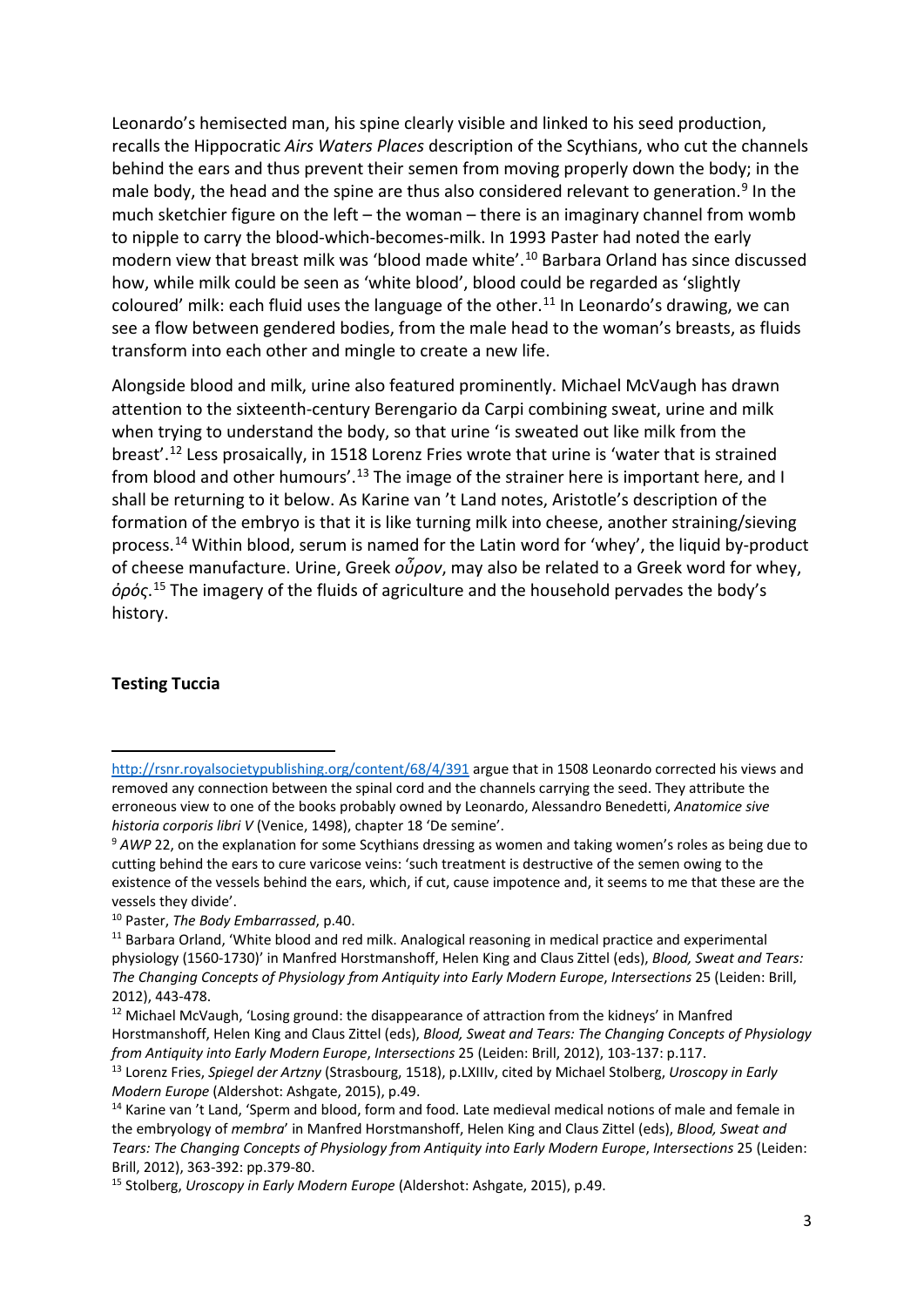Tuccia, famously, carries water in a sieve in order to prove that she is still a virgin. Nor does she simply carry the water; when she reaches the forum, she pours it out at the feet of the priests. Kathleen Coyne Kelly opened her 2000 book on *Performing Virginity and Testing Chastity in the Middle Ages* with an extract from Robertson Davies' novel *The Rebel Angels*, in which the character Maria Theotoky describes how, when teaching first-year engineering students the history of science and technology, she told the story of how Vestal Virgins could carry water in a sieve and challenged the few girls in her class to repeat this miracle. After they all failed, Maria succeeded, because 'mine was greased, which proved that the Vestal Virgins had a practical understanding of colloid chemistry'.[16](#page-4-0) For Maria Theotoky, any Vestal could achieve this result, but in the ancient myths Tuccia stands alone. Tuccia's action is not some established procedure or ordeal applied to women accused of unchastity but, as presented in the sources, it is her own idea to clear her name.

In attributing agency to Tuccia, this story contrasts with the long tradition of 'virginity tests' or 'ordeals' administered in Western medicine, literature and popular tradition, even though these too involved fluids. Many ways to detect a virgin were proposed in the premodern world – by her demeanour, her sensitivity to touch or smell, the size of her breasts, her modesty, posture, or voice – but some could easily be counterfeited. As Kathleen Coyne Kelly observes for the Middle Ages in particular, 'It seems that virginity is so overdetermined that apparently just about anything can signify its presence or absence'.<sup>[17](#page-4-1)</sup> Challenges to the existence of the hymen by medical writers from antiquity onwards, and comments about how bleeding at intercourse could, for example, be menstrual rather than hymeneal, took one potential physical marker out of the debate. [18](#page-4-2) A possibility mentioned by Helkiah Crooke in 1615 was to measure the distance from the tip of the nose to the sagittal suture and check whether the diameter of the woman's neck was greater than this. This test draws on the classical idea that a loss of virginity widens the neck and deepens the voice.<sup>[19](#page-4-3)</sup>

Some virginity tests involved walking over fire. The tests involving fluids seem far less dangerous than these, but their aim too is to go beyond the appearance of the body in order to avoid any suspicion that the virgin is merely acting the part. In the tests found in literature, two fluids in particular feature. One of these is water. For example, in the thirteenth century the romance *Floris and Blauncheflur* involves a magic fountain in which, if an unchaste woman should wash her hands, the water screams out and becomes 'red as blood'.[20](#page-4-4)

The other fluid is urine. Some tests assume that you can tell a virgin by the way in which she passes urine, or simply by giving her a lot of water to drink and seeing if she can hold it. The urine of virgins may be seen as distinctive in some way; according to a medical text of 1580,

<span id="page-4-0"></span><sup>16</sup> Kathleen Coyne Kelly, *Performing Virginity and Testing Chastity in the Middle Ages* (London and New York: Routledge, 2000), p.1, quoting Davies, *The Rebel Angels* (Harmondworth: Penguin, 1983), p.52.

<span id="page-4-1"></span><sup>17</sup> Kelly, *Performing Virginity*, p.66.

<span id="page-4-2"></span><sup>18</sup> Marie H. Loughlin, *Hymeneutics. Interpreting virginity on the early modern stage* (Lewisburg: Bucknell University Press, 1997), pp.31-32 on the 'fiction of the hymen as the guarantee of virginity' in Ambroise Paré; pp.195-6, n.78 on the doubts over bleeding at defloration; Kelly, *Performing Virginity*, p. 10 on the hymen as a 'notoriously unstable and ambiguous concept, with an anxious and uncertain history'.

<span id="page-4-3"></span><sup>&</sup>lt;sup>19</sup> Helkiah Crooke, *Microcosmographia: A Description of the Body of* man (London: William Jaggard, 1615); Ann Hanson and David Armstrong, 'Two notes on Greek tragedy: The virgin's voice and neck: Aeschylus, *Agamemnon* 245 and other texts', *Bulletin of the Institute of Classical Studies* 33 (1986), 97-102.

<span id="page-4-4"></span><sup>20</sup> Kelly, *Performing Virginity*, pp.8-9.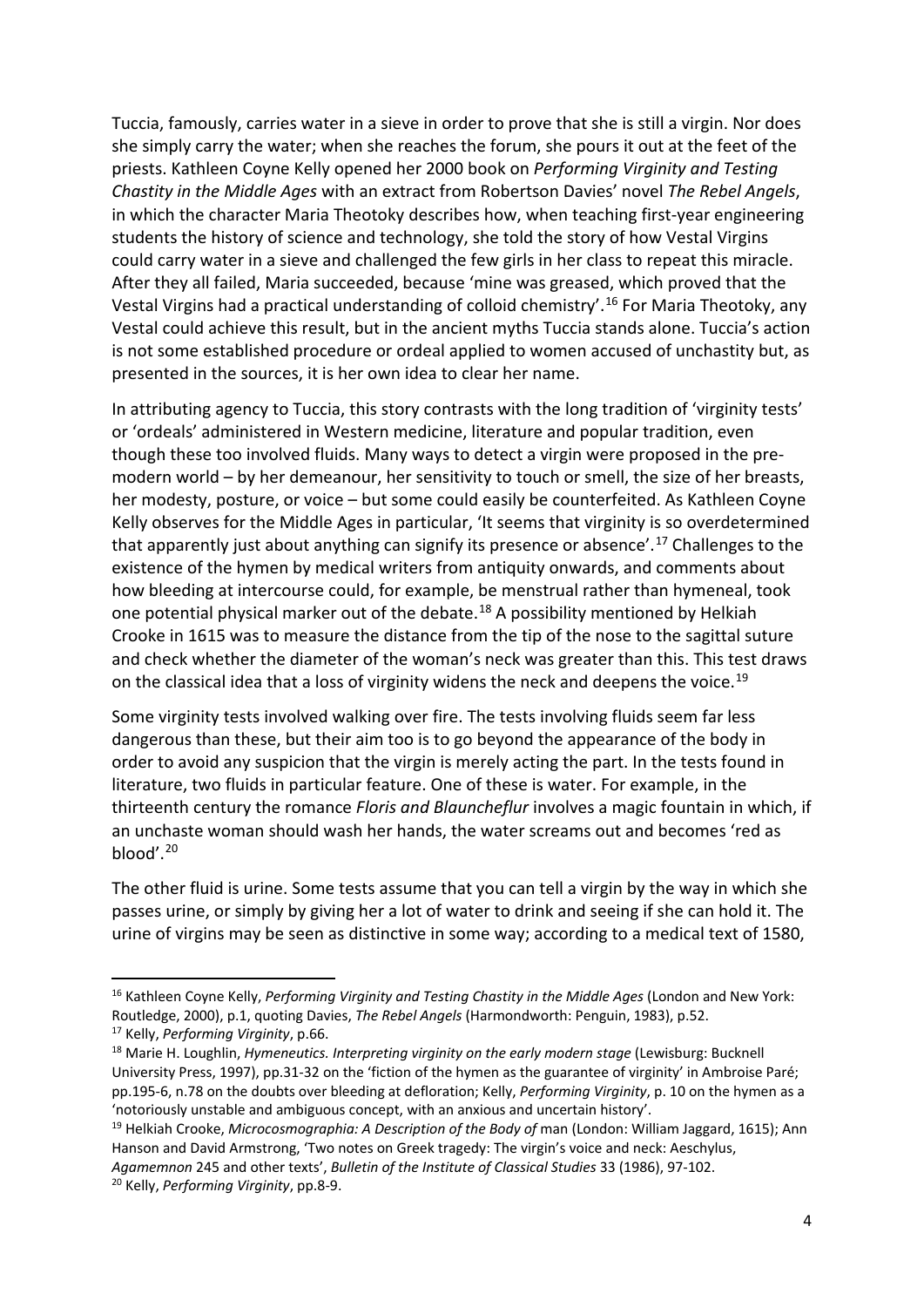it is 'clear and lucid, sometimes white, sometimes sparkling'.<sup>[21](#page-5-0)</sup> Guilielmus de Saliceto described what Laurent Joubert later called a woman's 'manner of pissing' as evidence of virginity; a virgin 'urinates with a subtle hiss' while, for Joubert, before she is deflowered a virgin pisses 'straight and far'.[22](#page-5-1) In a medieval commentary on pseudo-Albertus Magnus, sniffing 'the fruit of a lettuce' would make a corrupted virgin pass urine immediately.<sup>[23](#page-5-2)</sup> The fifteenth-century Niccolò Falcucci copied out some tests from Gilbertus Anglicus which suggested that non-virgins will urinate as soon as they drink anything containing coal or cockles. According to Falcucci, virgins also become pale if fumigated with dock flowers.<sup>[24](#page-5-3)</sup> Laurent Joubert – chancellor of the Faculty of medicine at Montpellier from 1556 – challenged other writers' enthusiasms for virginity tests involving drinking lignum aloe or smelling the smoke of dock leaves to see if the woman immediately passed urine.<sup>[25](#page-5-4)</sup>

'Holding your water', then, was evidence of virginity in medieval and early modern virginity tests and, in a different way, for Tuccia. In the absence of any faith in anatomical structures to provide the answers, there is something interesting here about the reality, the materiality, of the fluids as providing true evidence. The ability to hold one's water demonstrates the bodily integrity of the virgin. This should direct our interpretation of another holder of Tuccia's quite unusual, but not unique, name: in Juvenal's sixth satire, where, watching the performance of the *pantomimus* Bathyllus, '*Tuccia vesicae non imperat'*, Tuccia can't control her bladder.<sup>[26](#page-5-5)</sup> Jim Adams suggested that these fluids are sexual.<sup>[27](#page-5-6)</sup> Perhaps; certainly, Tuccia is excited by watching this man play a woman being raped by Jupiter.<sup>[28](#page-5-7)</sup> But perhaps not; we could be moving here towards what Paster called 'not the relatively comfortable subject of women but its much less comfortable analogue – bladder incontinence'.<sup>[29](#page-5-8)</sup> What is important here is the moisture; this Tuccia is wet, not dry, leaking, not contained. Unlike her Vestal namesake, she is not in control of the moment when she pours out her fluids at the feet of the priests.

#### **Following Tuccia**

In the original ancient context, as Amy Richlin noted in her 1994 chapter 'Carrying water in a sieve: class and the body in Roman women's religion', Tuccia demonstrates that 'Roman women's cults show a preoccupation with the female body … and with the class divisions relevant to the female body: *matron*, slave, prostitute'.[30](#page-5-9) Richlin argued that the Tuccia

<span id="page-5-0"></span><sup>21</sup> *De secretis mulierum* tr. Helen Rodnite Lemay, *Women's Secrets: A translation of Pseudo-Albertus Magus'* De Secretis *with commentaries* (New York: SUNY Press, 1992), p.128, cited in Kelly, *Performing Virginity*, p.29.

<span id="page-5-1"></span><sup>22</sup> *Summa conservationis,* f. i3ra, cited in Kelly, *Performing Virginity*, p.29. On Joubert, see Paster, *the Body Embarrassed*, pp.43-44; Joubert states that invasive virginity tests can damage a virgin's 'womb pipe' by widening it (*Popular Errors*, tr. Gregory David de Rocher (Tuscaloosa: University of Alabama Press, 1989), pp.210-11).

<span id="page-5-2"></span><sup>23</sup> Lemay, *Women's Secrets*, p.127.

<span id="page-5-3"></span><sup>24</sup> Lemay, *Women's Secrets*, p.127; Kelly, *Performing Virginity*, pp.29-30.

<span id="page-5-4"></span><sup>25</sup> Paster, *The Body Embarrassed*, p.43-44; Joubert, *Popular Errors*, p.46.

<span id="page-5-5"></span><sup>26</sup> *Sixth Satire*, line 64. There is also Tuccia daughter of Caeso in Valerius Maximus 4.10.

<span id="page-5-6"></span><sup>27</sup> James Adams, *Latin Sexual Vocabulary*, p.92.

<span id="page-5-7"></span><sup>28</sup> Erik Gunderson, 'The libidinal rhetoric of satire', in Kirk Freudenberg (ed.), *The Cambridge Companion to Roman Satire* (Cambridge: Cambridge University Press, 2005), 224-240; p.235.

<span id="page-5-8"></span><sup>29</sup> Paster, *The Body Embarrassed*, p.23.

<span id="page-5-9"></span><sup>&</sup>lt;sup>30</sup> Amy Richlin, 'Carrying water in a sieve: class and the body in Roman women's religion' in Karen L. King (ed.), *Women and Goddess Traditions in Antiquity and Today* (Minneapolis: Fortress Press, 1997), p.331; reprinted in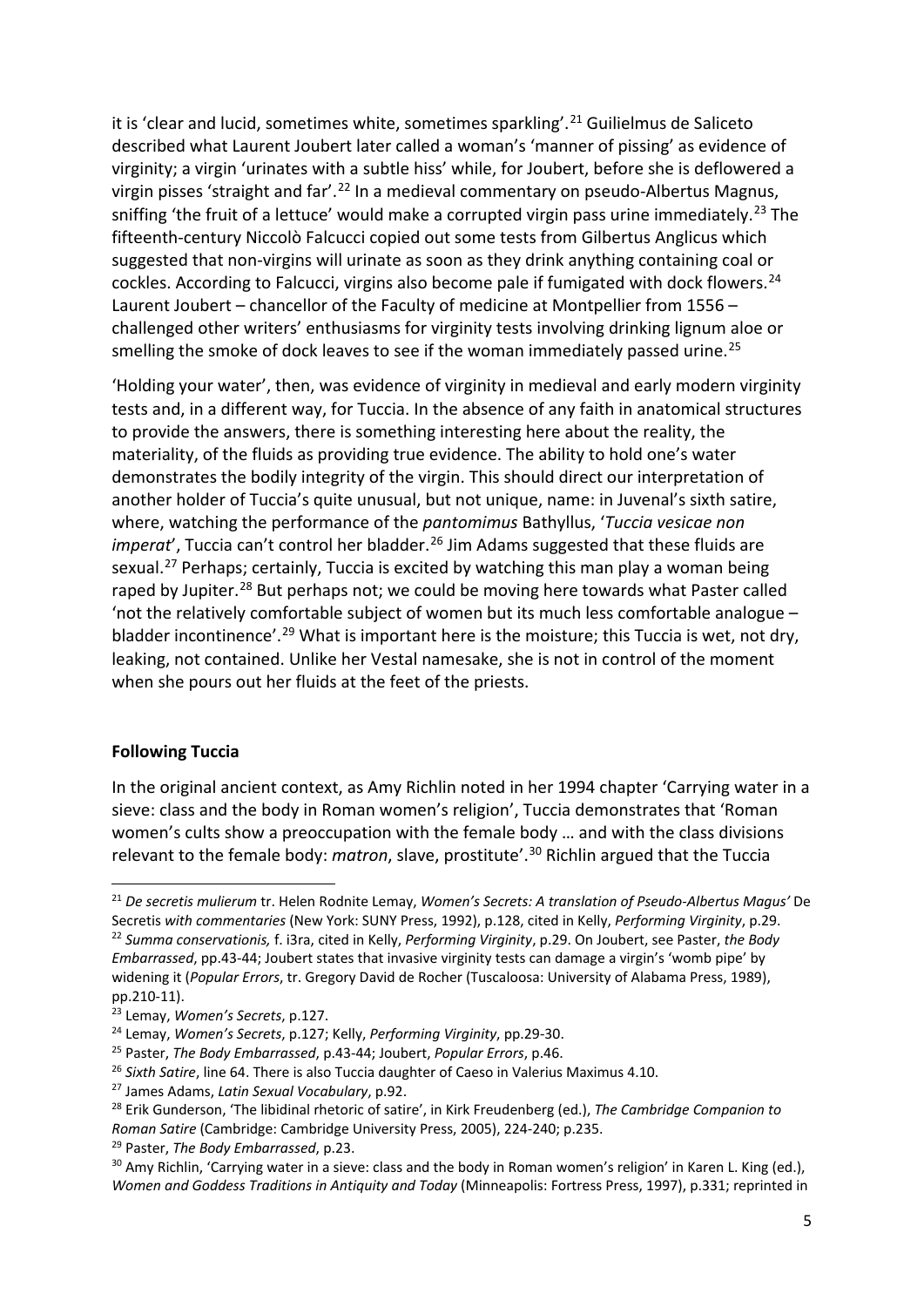story shows that women's bodies are permeable, but must become impermeable: as they live their lives, all Roman women, therefore, 'must carry water in a sieve'.<sup>[31](#page-6-0)</sup> Is that the case? Where does this position the virgin body?

The story of Tuccia is told in a number of sources; set in around 230 BCE, the first extant account appears to be that of Livy, as the first books of his history were composed in the early 20s BCE.<sup>[32](#page-6-1)</sup> It is in the epitome of Livy's Book 20 that we find the simple statement: 'Tuccia, a Vestal Virgin, was convicted of unchastity' (*incesti damnata est*). [33](#page-6-2) This is the only surviving version in which her trial has proceeded as far as the point where she could be found guilty, which Robin Lorsch Wildfang has suggested supports the idea that, as the outlier here, Livy is 'reworking ... Vestal history to suit his own purposes'.<sup>[34](#page-6-3)</sup>

The fullest version is that of Dionysius of Halicarnassus, 2.69.1, perhaps written in 9 BC; his account and that of Livy are independent. Here, Tuccia is innocent. The story comes immediately after another Vestal miracle; Aemilia, who throws a band from her clothing on to the 'cold ashes' to make the sacred fire burn. Tuccia's story is introduced with the rider that it is 'even more like a myth' than this previous miracle.

They say someone unjustly accused one of the holy virgins, whose name was Tuccia, and although he was not able to point to the extinction of the fire as evidence, he advanced false arguments based on plausible proofs and depositions; and that the virgin, being ordered to make her defence, said only this, that she would clear herself from the accusation by her deeds (τοῖς ἔργοις). Having said this and called upon the goddess to be her guide, she led the way to the Tiber, with the consent of the pontiffs and escorted by the whole population of the city; and when she came to the river, she was so hardy as to undertake the task which, according to the proverb, is among the most impossible of achievement: she drew up water from the river in a sieve (ἀρυσαμένην ἐκ τοῦ ποταμοῦ κοσκίνῳ), and carrying it as far as the Forum, poured it out at the feet of the pontiffs. After which, they say ( $\phi$ ασι), her accuser, though great search was made for him, could never be found either alive or dead.<sup>[35](#page-6-4)</sup>

Richlin, *Arguments with Silence. Writing the history of Roman women* (Ann Arbor, MI: Michigan University Press, 2014), 197-240; p.202 for a slightly revised version of this quotation and p. 197 for the date of writing. <sup>31</sup> Richlin, 'Carrying water in a sieve' (1997, p.357 and 2014, p.232).

<span id="page-6-1"></span><span id="page-6-0"></span><sup>&</sup>lt;sup>32</sup> Epitome of Book 20; C.B. Champion, 'Livy and the Greek historians from Herodotus to Dionysius' in Bernard Mineo (ed.), *A Companion to Livy* (Chichester: Wiley-Blackwell, 2015), p.201. Holt N. Parker provides what remains a useful chronology of Vestal history in 'Why were the Vestals virgins? On the chastity of women and the safety of the Roman state' in Bonnie M. MacLachlan and Judith Fletcher (eds), *Virginity Revisited: Configurations of the unpossessed body* (Toronto: University of Toronto Press, 2007), 66-99: pp.85-88.

<span id="page-6-2"></span><sup>33</sup> Robin Lorsch Wildfang, *Rome's Vestal Virgins. A study of Rome's Vestal priestesses in the late Republic and early Empire* (Routledge, 2006), p.54; *incestum* is 'an older form of *in-castum*, the negation and antonym of *castum*' or purity

<span id="page-6-3"></span><sup>34</sup> Wildfang, *Rome's Vestal Virgins*, p.90 n.37.

<span id="page-6-4"></span><sup>&</sup>lt;sup>35</sup> κατηγορῆσαί τινά φασιν ἀδίκως μιᾶς τῶν παρθένων τῶν ἱερῶν Τυκκίας ὄνομα, ἀφανισμὸν μὲν πυρὸς οὐκ ἔχοντα προφέρειν, ἄλλας δέ τινας ἐξ εἰκότων τεκμηρίων καὶ μαρτυριῶν ἀποδείξεις φέροντα οὐκ ἀληθεῖς: κελευσθεῖσαν δ᾽ἀπολογεῖσθαι τὴν παρθένον τοῦτο μόνον εἰπεῖν, ὅτι τοῖς ἔργοις ἀπολύσεται τὰς διαβολάς.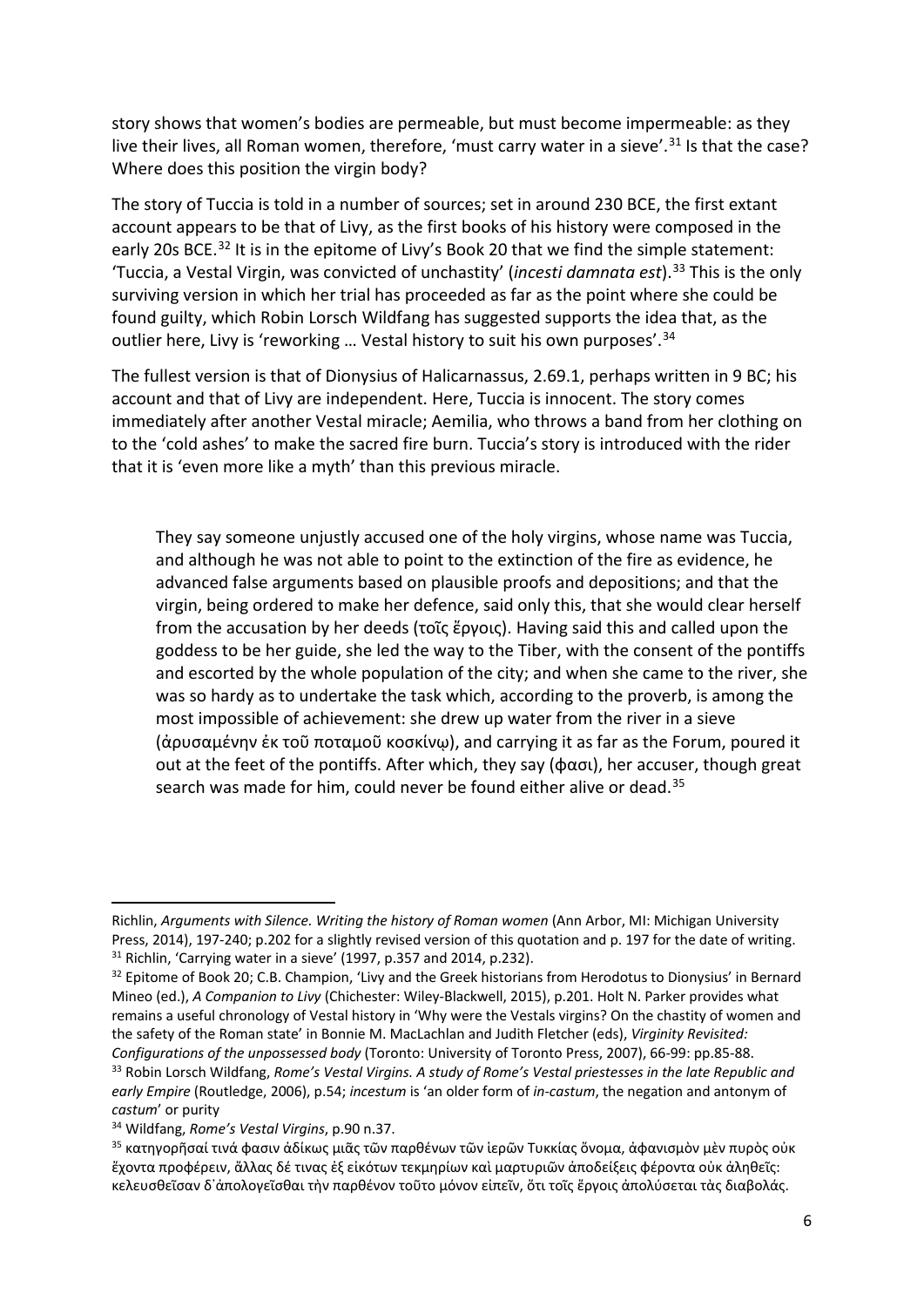The reference 'according to the proverb' covers a number of sayings in which either the impossibility or the pointlessness of using a sieve to carry water is picked up; for example 'It's no more use than pouring water into a sieve', used in Plautus, *Pseudolus* 102. [36](#page-7-0)

In contrast to Aemilia, who made a formal prayer to Vesta and asked her to confirm that she had served chastely, here Tuccia says very little: 'only this, that she would clear herself from the accusation *by her deeds* (my italics)' followed by a request to the goddess to 'be her guide'. The story is about action and materiality, not words and arguments. It is also unusual in other ways. It explicitly lacks the classic sign of Vestal unchastity: the fire at the temple going out.<sup>[37](#page-7-1)</sup> Recalling the later tests for virginity by using urination, Tuccia can most definitely 'hold her water' and she is in complete control of when and where it comes out.

#### **Tuccia on display**

Turning now to the Mantegna Tuccia, its original location is not known, but Renaissance images of Tuccia were found in a range of settings: from public spaces to bedrooms.<sup>[38](#page-7-2)</sup> At the beginning of the sixteenth century, Mantegna represented 'Two exemplary women of antiquity' on two panels painted to look like gilt bronze against marble.<sup>[39](#page-7-3)</sup> The lighting is interesting and suggests they may have been positioned in a room in such a way that each of them appeared to be correctly lit by the natural light. Were these designed as a pair or part of a larger set for a bedroom? We know that Mantegna painted four *donne illustri* in all: 'Tuccia', 'A Woman Drinking', 'Dido' and 'Judith'. The surviving 'Dido' and 'Judith' are done in a different way to the other pair of 'exemplary women'; there is no painted marble background, no paint made to look like bronze in the figures themselves. So we could perhaps see this as two sets of two, not one set of four.

Mantegna was the court artist at the time when Isabella d'Este, born in Ferrara in 1474, had moved to Mantua on her marriage at sixteen to Francesco Gonzaga. Mantegna painted *Minerva Expelling the Vices from the Garden of Virtue* (c. 1499–1502) for Isabella's *studiolo*, the room where she read and where she received guests. This painting survives.<sup>[40](#page-7-4)</sup> He also painted for her *studiolo* an image in 'feigned bronze'. It is not clear what this was; would it be too far a stretch to suggest this was the pair of images from which we have Tuccia? Isabella was one of the most educated women of her day, able to read both ancient Greek and Latin (although there is scholarly disagreement as to how well she knew these languages<sup>[41](#page-7-5)</sup>). She used the ancient world as part of constructing herself as exceptional and innovative; unlike similar women of her period and status, she collected antiquities rather

<span id="page-7-0"></span><sup>36</sup> *non pluris refert quam si imbrim in cribrum geras*. See also W.F. Hansen, *Ariadne's Thread: A Guide to International Tales Found in Classical Literature* (Ithaca and London: Cornell University Press, 2002), p.71. <sup>37</sup> Holt Parker, 'Why were the Vestals virgins? Or the chastity of women and the safety of the Roman state', *American Journal of Philology* 125 (4), 2004, 563-401: p.581 n.72.

<span id="page-7-2"></span><span id="page-7-1"></span><sup>38</sup> Nancy Edwards, 'The vestal virgin Tuccia' in Andrea Bayer (ed.), *Art and Love in Renaissance Italy* (New York: Metropolitan Museum of Art, 2008,) 313-4: p.314.

<span id="page-7-3"></span><sup>39</sup> [https://www.nationalgallery.org.uk/paintings/andrea-mantegna-the-vestal-virgin-tuccia-with-a-sieve.](https://www.nationalgallery.org.uk/paintings/andrea-mantegna-the-vestal-virgin-tuccia-with-a-sieve) 40 The contents of the *studiolo* are scattered across the museums of Europe. On the paintings see in particular

<span id="page-7-4"></span>Egon Verheyen, *The Paintings in the* Studiolo *of Isabella d'Este at Mantua* (New York: New York University Press, 1971).

<span id="page-7-5"></span><sup>41</sup> Barbara Furlotti and Guido Rebecchini, 'Isabella d'Este and the Culture of the Studiolo', trans. A. Lawrence Jenkins, *The Art of Mantua: Power and Patronage in the Renaissance* (Los Angeles: The J. Paul Getty Museum, 2008), 92.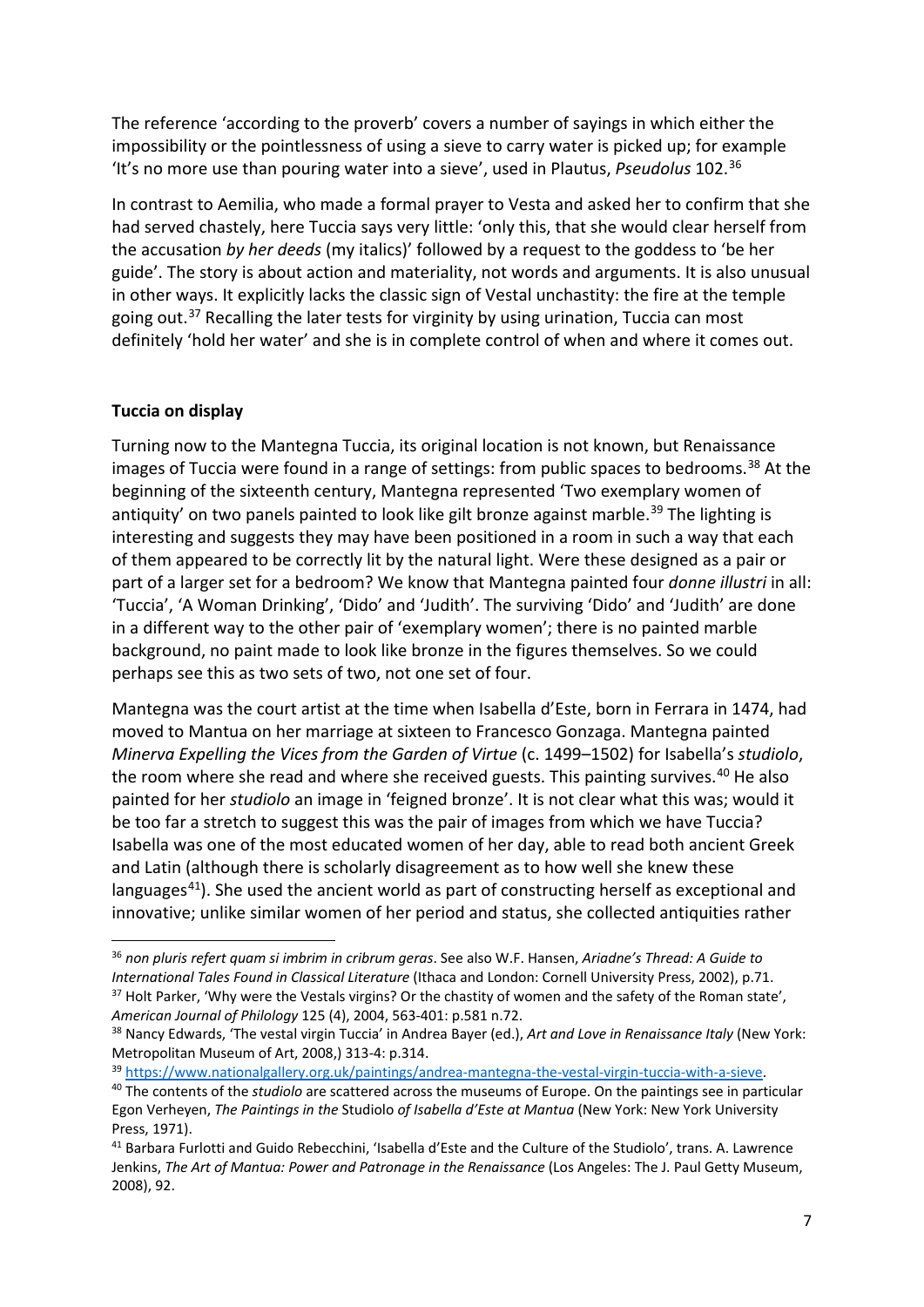than commissioning religious works.<sup>42</sup> What would she have made of Tuccia? I suspect that her reading of the image would depend on whether it hung in her *studiolo* or in her bedroom. The contents of her *studiolo* were intended to 'display refinement of taste and learning'; what one displayed there could be used to defend oneself against any accusation that humanist education in a woman brought her virtue into question.<sup>[43](#page-8-1)</sup> Subtle uses of classical mythology demonstrated that learning and chastity could go together.

Isabella had access to several of the Renaissance collections of lives or stories of famous women; several of these were in the Biblioteca Estense in Ferrara and another, Jacopo Foresti's *De claris selectisque mulieribus* – a 1497 Latin continuation of Boccaccio's *De mulieribus* – was in her personal library.<sup>[44](#page-8-2)</sup> She is on record as writing that one of these collections, Sabadino degli Arienti's 1483 *Gynevera de le clare donne*, which the author himself sent to her, was useful for those who would 'attempt to follow in the footsteps of those illustrious ladies'; this is interesting because Sabadino specified that his work was intended to entertain, rather than to offer examplars.<sup>[45](#page-8-3)</sup> The modern women he describes are characterised by their 'chastity, charity, and devotion to family', and include women rulers, soldiers – and scholars. $46$  In contrast to some of the other Italian defences of women, Sabadino does not see illustrious women as 'exceptional' women, somehow going beyond normal women, but rather as capable of doing what men do, using 'talents that are natural to all women'.[47](#page-8-5) The source for Tuccia with which Isabella would be most likely to have known well is Petrarch, who in *Triumph of Chastity* 1.148-151 (1355) wrote 'Amongst others the pious Vestal Virgin who ran boldly to the Tiber and to exonerate herself from wicked blame brought water from the river to the temple in a sieve'.<sup>[48](#page-8-6)</sup> Although he did not name Tuccia, this could be because she was so famous that he had no need to do so. Tuccia's place as exemplar of chastity reached its peak at the end of the sixteenth century, when she was even compared to the Virgin Mary in the 1591 *Se pur sù ne li stellanti chiostri* by Leonora Bernardi.[49](#page-8-7)

Returning to the question of how Isabella d'Este and other sixteenth-century women would have read Tuccia's story if it was represented in their bedroom or *studiolo*, the pairing with 'A woman drinking' is also relevant. While Tuccia has 'a steady gaze fixed on something or

<span id="page-8-0"></span><sup>42</sup> Margaret A. Franklin, *Boccaccio's Heroines: Power and Virtue in Renaissance Society (*Aldershot: Ashgate, 2006), pp.149 ff.; Barbara Furlotti and Guido Rebecchini, 'Isabella d'Este and the Culture of the Studiolo', trans. A. Lawrence Jenkins, *The Art of Mantua: Power and Patronage in the Renaissance* (Los Angeles: The J. Paul Getty Museum, 2008), 92-115: pp.95-99; Rose Marie San Juan, 'The court lady's dilemma: Isabella D'Este and art collecting in the Renaissance', *Oxford Art Journal* 14. 1 (1991): 67-78.

<span id="page-8-1"></span><sup>43</sup> San Juan, 'The court lady's dilemma', pp.69-70.

<span id="page-8-3"></span><span id="page-8-2"></span><sup>44</sup> Pamela J. Benson, *The Invention of the Renaissance Woman*: *The challenge of female independence in the literature and thought of Italy and England* (University Park: Pennsylvania State University Press, 1992), p.33. <sup>45</sup> Franklin, *Boccaccio's Heroines*, p.152 citing Benson, *The Invention of the Renaissance Woman*, p.41 n.16. Sabadino's work is online a[t https://it.wikisource.org/wiki/Gynevera\\_de\\_le\\_clare\\_donne.](https://it.wikisource.org/wiki/Gynevera_de_le_clare_donne)<br><sup>46</sup> Benson, *The Invention of the Renaissance Woman*, pp.41-2.

<span id="page-8-5"></span><span id="page-8-4"></span><sup>47</sup> Benson, *The Invention of the Renaissance Woman*, pp.33 and 41.

<span id="page-8-6"></span><sup>48</sup> Quoted for example in 1601 by Lucrezia Marinella, *The Nobility and Excellence of Women, and the Defects and Vices of Men*, ed. and tr. by Anne Dunhill (Chicago and London: University of Chicago Press, 1999), p.103; Warner, *Monuments and Maidens*, pp.242-3; Doris Adler, 'The riddle of the sieve: the Siena Sieve Portrait of Queen Elizabeth', *Renaissance Papers* 1978, p.3.<br><sup>49</sup> Virginia Cox, *The Prodigious Muse: Women's Writing in Counter-Reformation Italy* (Baltimore, MD: Johns)

<span id="page-8-7"></span>Hopkins University Press, 2011), pp.67-8.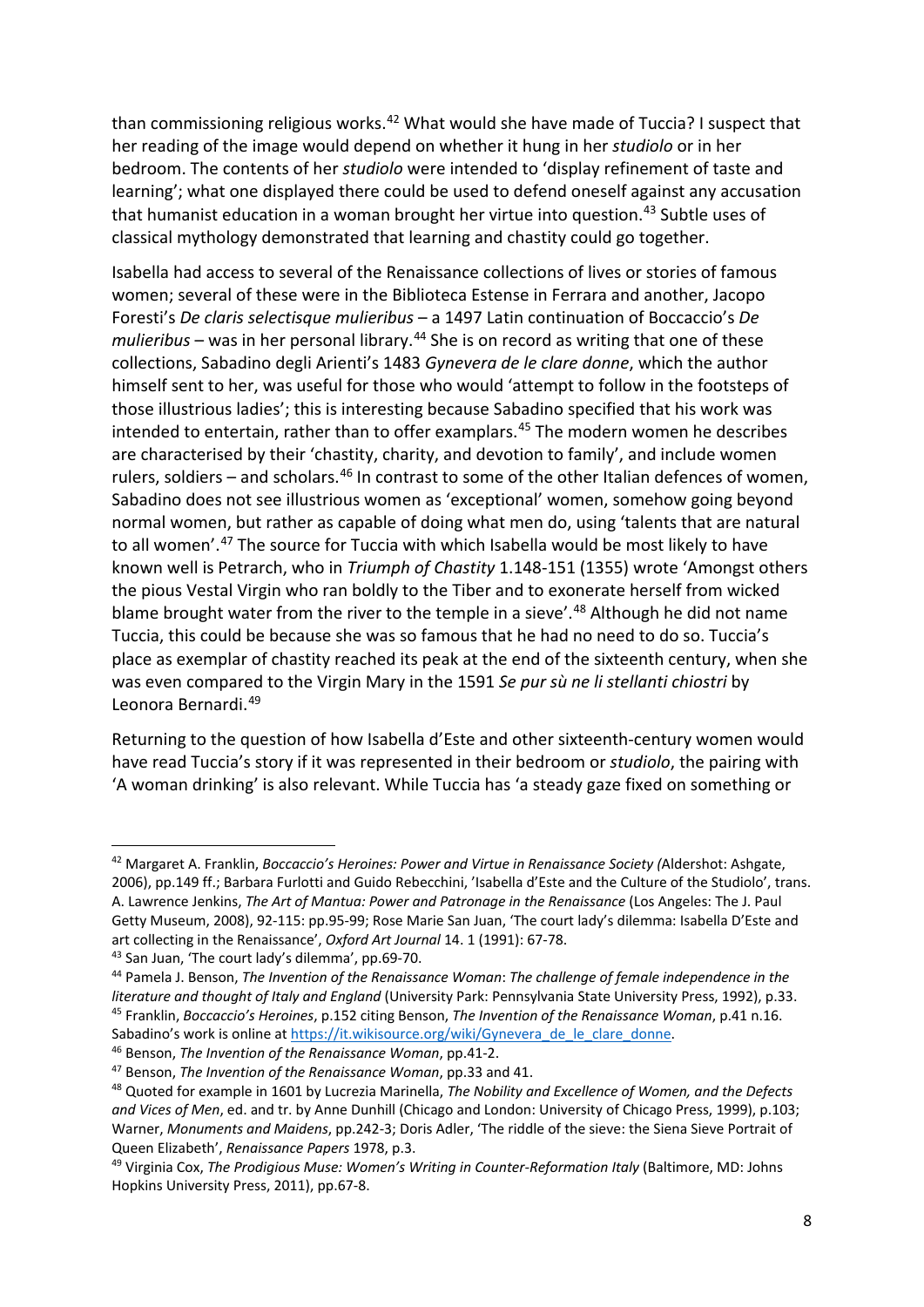someone in the spectator's space',<sup>[50](#page-9-0)</sup> 'A woman drinking' is looking up. She has been identified as Sophonisba, who also features in Petrarch, drinking poison sent, or actually administered, to her by her husband as her escape route from being enslaved; unlike Tuccia, then, she is not an active subject.<sup>[51](#page-9-1)</sup> Tuccia carries (and in Dionysius then pours out) fluid: Sophonisba takes in. But there are some questions about the identification of the second Mantegna figure as Sophonisba. In art, she can be shown about to drink, drinking or having drunk, as for example in Giambattista Pittoni's 1730 *La morte di Sofonisba*.

As the 'Woman Drinking' is, indeed, shown specifically in the process of drinking, a better pairing for Tuccia could be Artemisia, who drank the ashes of her husband Mausolus, thus becoming the perfect widow who is also her husband's tomb, a link made explicit by Aulus Gellius who describes how she drank his ashes with spices and water (*ossa cineremque eius mixta odoribus contusaque in faciem pulveris aquae indidit ebibitque*)<sup>[52](#page-9-2)</sup> in what Valerius Maximus calls a 'potion' 'to become a living and breathing tomb (*vivum ac spirans sepulcrum fieri*)'.[53](#page-9-3) Drinking ashes also provides a suggestive contrast to Tuccia who, in Valerius Maximus' version of her story – popular in the Middle Ages<sup>[54](#page-9-4)</sup> – carries water in a *cribrum*, a sieve, which she 'snatched up'. This sounds like the bronze sieve in which the Vestals carried fire to the temple when the flame was renewed each year on March 1.<sup>[55](#page-9-5)</sup> Ash and fire, death and life, thus unite the two stories. The fire has been seen as a symbol of male fertility; perhaps the greater internal heat which enables men to convert blood into semen. The presence of fire in the temple may be saying that masculinity depends on women to maintain it, echoing Richlin's point that Roman religion is 'an organic system that involved men and women together'. [56](#page-9-6)

In structuralist terms, if Tuccia's sieve full of water veers too far towards the wet, Artemisia's consumption of ash is located too far towards the dry. This is replicated in the contrast between the purity of Tuccia and the excessive passion of Artemisia – in Aulus Gellius she is 'inflamed with grief and with longing for her spouse' and he writes of the 'violence of her passion'. Artemisia is unduly consumed by desire; it becomes ash. Like the virgin Tuccia, but in a negative way, the widow Artemisia is 'exemplary'. However, that does not mean that either should be emulated. So the juxtaposition of Tuccia and Artemisia may concern chastity versus lust, as framed by bodily fluids. The message is that the good wife (recalling the bedroom setting of such images), no longer a virgin but not yet a widow, is positioned between the poles of chastity and lust, feeling just the right amount of chaste desire for her husband. Before considering another dimension of these stories – the ease with which Tuccia moves from model of chastity to dangerous witch – let us explore further the different roles of the sieve, and its later uses.

#### **The place of the sieve**

<span id="page-9-4"></span><sup>54</sup> Kelly, *Performing Virginity*, p.63.

<span id="page-9-0"></span><sup>50</sup> Franklin, *Boccaccio's Heroines*, p.153.

<span id="page-9-1"></span><sup>51</sup> Livy 30:15, Petrarch 'Triumph of Love'.

<span id="page-9-2"></span><sup>52</sup> Aulus Gellius 10.18.

<span id="page-9-3"></span><sup>53</sup> Valerius Maximus 4.6.1.

<span id="page-9-5"></span><sup>55</sup> Valerius Maximus, 8.1.5; John W. Stamper, *The Architecture of Roman Temples: The Republic to the Middle Empire* (Cambridge: Cambridge University Press, 2005), p.35.

<span id="page-9-6"></span><sup>56</sup> Richlin, 'Carrying water in a sieve' (2014), p.199.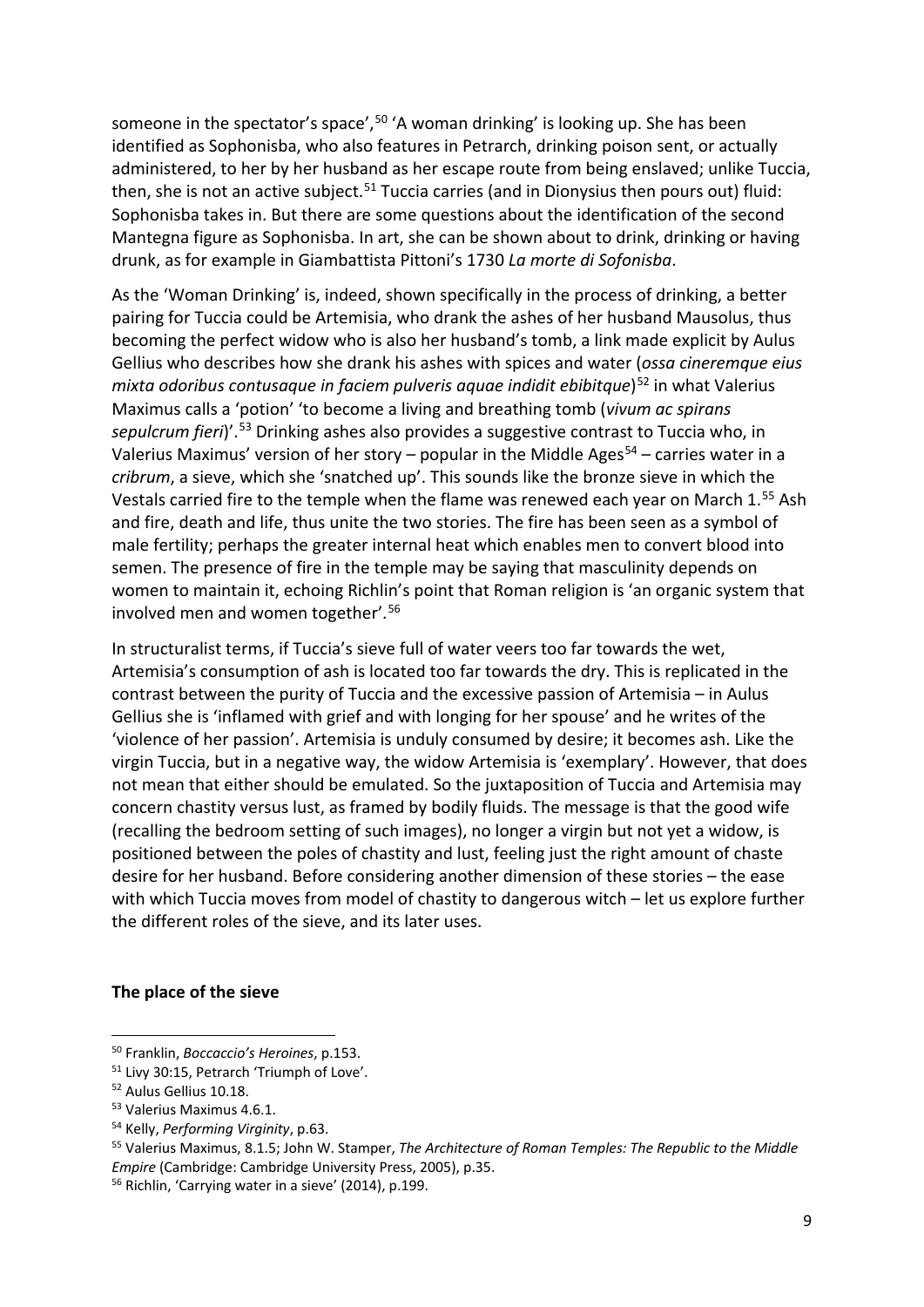What was the sieve in which Tuccia carried water, and why does she use it? There is no reference to the sieve in the summary of Livy (where there is no mention of her going on to prove her innocence) but, as I have already noted, it features in Valerius Maximus's version of the story, from the time of Tiberius. Here, Tuccia's story is told in a list of reasons why 'illfamed defendants were acquitted or condemned':

the chastity of the Vestal Virgin Tuccia, charged with impurity, emerged from an obscuring cloud of ill fame. In the certain knowledge of her innocence she dared to seek hope of salvation with an argument of doubtful issue. Seizing hold of a sieve (*arrepto enim cribro*), 'Vesta,' she said, 'if I have always brought pure hands to your sacred service, make it so that with this I draw water from the Tiber and bring it to your temple.' To the priestess' prayer thrown out boldly and rashly the Nature of Things gave way (8.1.5).

The *cribrum*, which is also the word used in Latin sieve proverbs, has as its core meaning 'divider' or 'separator', as does Dionysius's *koskinon*. [57](#page-10-0) Its normal use is certainly not to carry fire, as happens in the context of Vestal ritual, but to assist in various agricultural processes. In the Renaissance visual images, Tuccia carries a large flat sieve like those still used in improving soil quality by retaining stones and releasing fine earth, although Marina Warner's description of her 'panning' in the Tiber suggests the variant in which the sieve retains what is valuable and lets out what is not. [58](#page-10-1) The *koskinon* can come in other sizes; it features in Galen, *Method of Medicine* 5.10 (355K), in preparing a remedy which 'has been pounded and sifted thoroughly with a very fine sieve and then ground down until it becomes a fine powder'. Here, the idea is again that passing something through a sieve improves its quality. [59](#page-10-2)

An alternative focus is on losing what one should retain. In Plato's *Gorgias* (493c), the soul of the thoughtless person is like a sieve, *koskinon*, as it is unable to hold anything; again, letting out the 'good stuff', but not to a good end. In an earlier book of *Method of Medicine*, Galen uses *koskinon* in this way: 'It is a statement filled with so many errors that for me it stands comparison with the dullard when he said to the sieve that he could not discover what would plug it up and what would not' (*Method of Medicine* 1.9, 68K). This otherwise unknown proverb may recall Plato. Athenaeus, always a good source for anything related to cookery, refers twice to a bronze *koskinon* through which mashed-up cheese is pushed; here again, the purpose of the sieve is to improve what passes through it, to refine it.<sup>[60](#page-10-3)</sup> The word *koskinon* is also used for the sieve in which the Danaids carry water; a typical punishment in Hades is to 'fetch water in a *koskinon*' and, while the husband-murdering Danaids have to

<span id="page-10-0"></span><sup>57</sup> Jane E. Harrison, 'Mystica Vannus Iacchi', *Journal of Hellenic Studies*, 23 (1903), 292-324: p.310. Harrison's illustrations of winnowing tools from traditional agricultural societies across Europe are particularly useful. <sup>58</sup> Warner, *Monuments and Maidens*, p.242.

<span id="page-10-2"></span><span id="page-10-1"></span><sup>59</sup> In Plutarch *Moralia* 7 (699b) the lung is made like a sieve (ἠθμοειδὴς) 'for the sake of the liquids and the solids that slip in with them'.

<span id="page-10-3"></span><sup>60</sup> Athenaeus 647e, quoting from Chrysippus, *The Art of Baking*. Athenaeus also mentions sieve-sellers at the market (126f).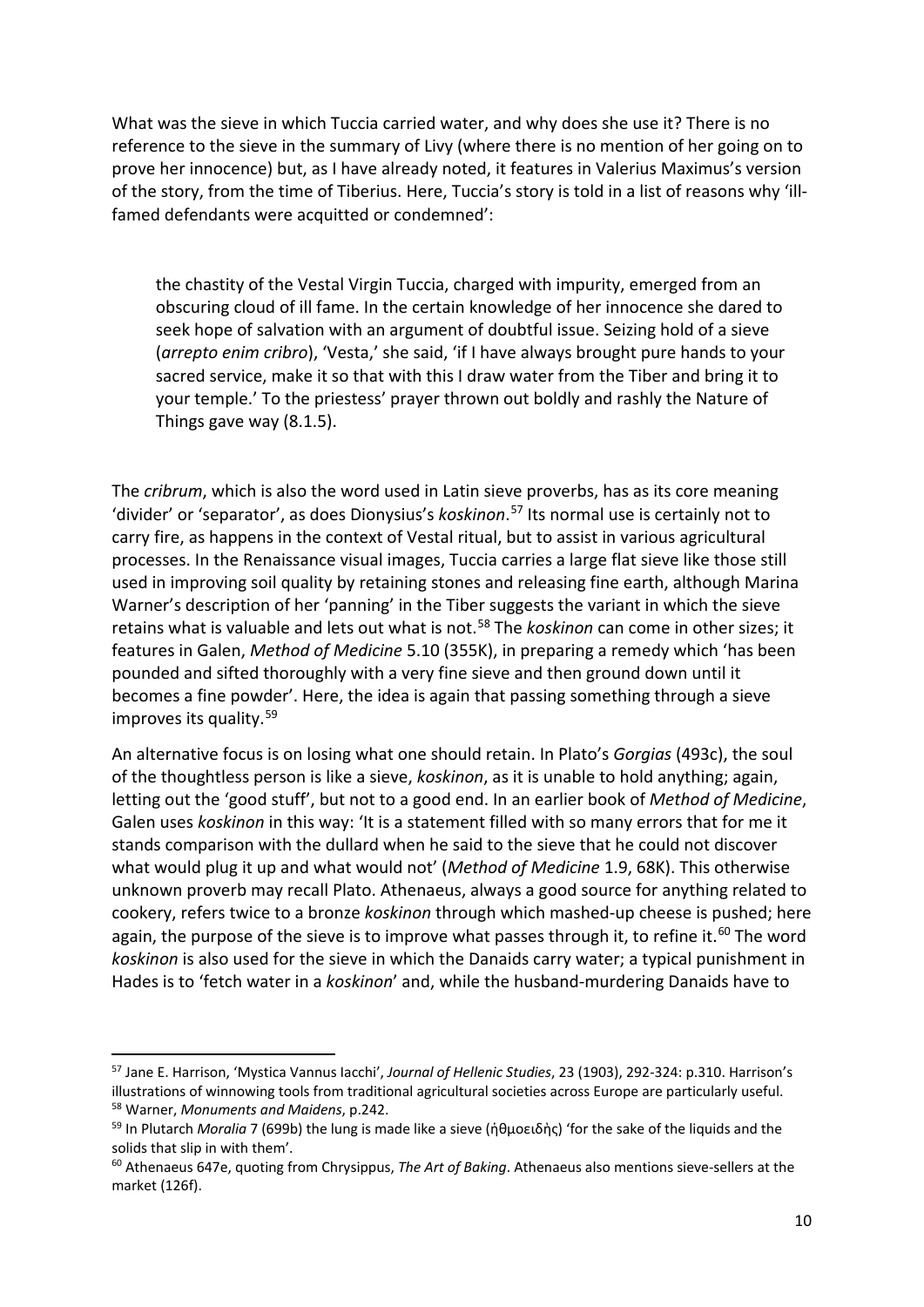carry water to put in a jar full of holes, at some point the vessels in which they carry the water are also described as having holes in them.<sup>[61](#page-11-0)</sup>

When *cribrum* refers to an agricultural sieve, it explicitly lets through the fine earth and retains the stones and larger chunks of earth, as in Cato, *On Farming* 151 (quoted by Aulus Gellius 3.14.17), describing sowing the seeds of the cypress tree: 'Over it sift earth from a sieve (*cribrum*), to the depth of a halved finger'. *Cribrum* is also used for a sieve in Columella (5.6.6), on planting elm seeds: 'we shall thickly cover the beds all over with the seed and scatter crumbling earth over them with a sieve to the depth of two inches'. This contrasts with another device, the *liknon*, a winnowing tool which is open at one side. In winnowing, the woman may shake the grain in a sieve so that small seeds and dust pass through the holes, while stalks, husks and lumps of earth collect at the top and can be picked off or, in a particular kind of sieve, are allowed to slide over one, lower, part of the edge of the sieve.<sup>[62](#page-11-1)</sup> The *liknon* retains the good and lets out the bad, while the *cribrum* retains the bad and lets out the good.

What is retained can be the good, or the bad, material. The *liknon* is used in harvesting – the end of the process – and the *cribrum* in planting – the beginning of the process. This may be significant in terms of the *cribrum* as virginal body; remembering that Vestal Virgins could, and did, go on to marry, their bodies would in time need to retain the male and female fluids of generation rather than letting out this 'good stuff'. Recalling Aristotle on generation as being like making cheese (above, p.xx), the womb as a sieve can solidify the fluids that make a baby.[63](#page-11-2) In ancient Greek medical texts, there is a κρησέρης in the Hippocratic *Barren Women* 10, translated in the Loeb as 'flour sieve'.<sup>[64](#page-11-3)</sup> Its use here is to strain some mare's milk which is going to be used to clean out pus from the womb of a woman who is unable to become pregnant because the pus is melting the male seed; 'She should then remove the covering and insert the syringe in the direction of her uterus, knowing herself where to put it'. Like the *cribrum* used in soil preparation – and of course, in a dominant image of the female body, women are the earth in which men plant seed<sup>[65](#page-11-4)</sup> – the Hippocratic use of sieving here is about retaining the bad, to let through the good: sometimes, retaining the solids, so the fluid is purer. The same is true of the Greek κιναχύρα in Aristophanes (*Assemblywomen* 730) translated as 'bran sieve' – the sieve retains the bran so the flour is finer.

The *cribrum* lets out the good; Tuccia retains her water. Bearing in mind the Western interest in virgins and urine, relevant here is the work of Michael McVaugh.<sup>[66](#page-11-5)</sup> Writing about the history of the kidney, he extended the image of sieves to body parts, asking whether the

<span id="page-11-0"></span><sup>61</sup> As a typical punishment: Plato, *Rep*. 2, 363d; Basil, *To young men*, 9 (both using *koskinon*). On the Danaids, Paster, *The Body Embarrassed*, p. 47. [C. C. N. Costa](http://www.jstor.org.libezproxy.open.ac.uk/action/doBasicSearch?si=1&Query=au%3A%22C.+C.+N.+Costa%22&ymod=Your+inbound+link+did+not+have+an+exact+match+in+our+database.+But+based+on+the+elements+we+could+match%2C+we+have+returned+the+following+results.) an[d E. W. Whittle,](http://www.jstor.org.libezproxy.open.ac.uk/action/doBasicSearch?si=1&Query=au%3A%22E.+W.+Whittle%22&ymod=Your+inbound+link+did+not+have+an+exact+match+in+our+database.+But+based+on+the+elements+we+could+match%2C+we+have+returned+the+following+results.) 'Holed pitchers for the Danaids: A first allusion in Seneca?', *Mnemosyne*, 26. 3 (1973), 289-291 argue that the first reference to the carrying vessels having holes is found in Seneca. See in general Eva Keuls, *The Water Carriers in Hades: A study of catharsis through toil in Classical Antiquity* (Amsterdam: Hakkert, 1974). The point at which the 'holed pitchers' enter the story is still debated.

<span id="page-11-1"></span><sup>62</sup> Harrison, 'Mystica Vannus Iacchi', p.309.

<span id="page-11-3"></span><span id="page-11-2"></span><sup>63</sup> *Vimen* is used for a wicker sieve which is used in cheese making to remove the whey, as in Ovid *Fasti* 4.770. <sup>64</sup> This is chapter 222 in the edition of Emile Littré (vol.8 p.430) and chapter 10 in the Loeb edition of Paul Potter (vol.10 p.356).

<span id="page-11-4"></span><sup>65</sup> E.g. Page DuBois, *Sowing the Body: Psychoanalysis and ancient representations of women* (Chicago: University of Chicago Press, 1988), pp.39-64.

<span id="page-11-5"></span><sup>66</sup> McVaugh, 'Losing ground'.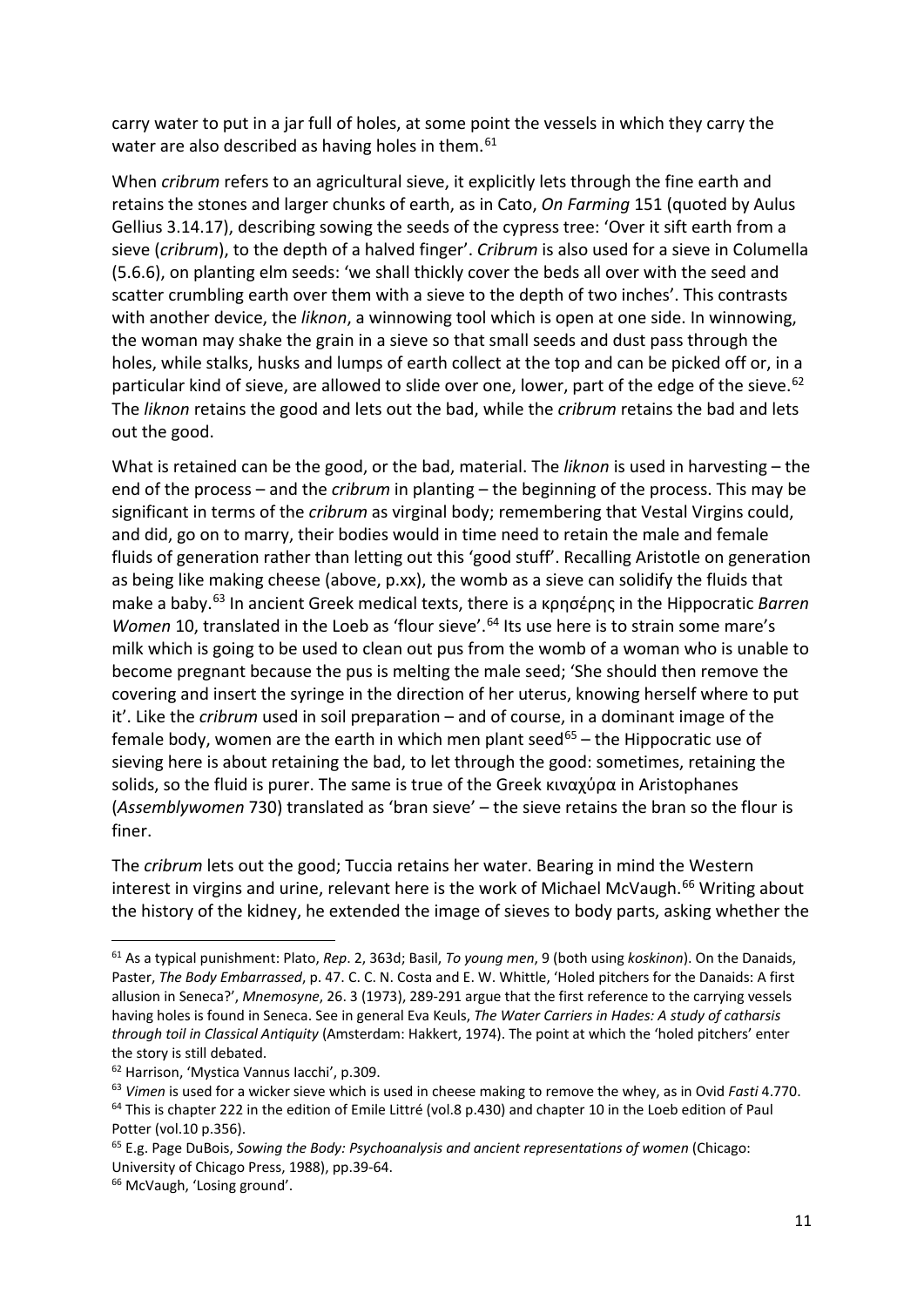kidney was seen historically as a strainer (separating the solid from the liquid), or a sieve (here, removing smaller solid particles and not the larger ones). In Galen, the kidneys allow only the thinnest part of the blood and bile to pass through; the density of the kidney holds the thicker part. Galen discusses why this thicker part does not act as a barrier preventing more blood coming forward for filtration. Blood moves through the kidneys 'as if through an *êthmos*'; the Greek term *êthmos* designates a woven, usually reed, basket used to filter juice from grapes or olives, or a metal, pierced tray used to filter wine as it is served. The purpose here is to separate liquid from solid, and this distinguishes the *êthmos* from the *kostikon*, a woven tray used to separate different sized solids, such as grades of flour. So, here, the kidneys are more like a strainer than a sieve.

Returning to Tuccia's *cribrum*, this is the sort of sieve that is used in planting, not harvesting, but it remains unclear whether it holds back, or releases, the 'good'. In *Greek Virginity*  (1990), Giulia Sissa drew a structuralist parallel between the jar and the sieve:

There are rewards to be gleaned from delving into the technical details of agricultural literature: jar and sieve are part of the indispensable equipment of civilized life, forever used for storing what is necessary and for getting rid of what is unnecessary. The twin expressions *tetrêmenos pithos* (leaky jar) and *koskinôi antlein* (to draw [liquid] with a sieve) literally invert these fundamental actions of storing and separating. A jar that allows its contents to leak out, a sieve used as a container: what better way to suggest improvidence in the head of a family?<sup>[67](#page-12-0)</sup>

While I am drawn to the opposition jar/sieve, this does not seem to me to represent what the *cribrum* tends to signify. It is not about 'getting rid of what is unnecessary', so much as improving the material, retaining the bad to let out the good. Furthermore, in Tuccia's story, using a sieve as a container to carry water is about providence, rather than improvidence.

I have not yet mentioned the womb, but Sissa's comments evoke its representation as a jar in the Hippocratic *Diseases of Women*. [68](#page-12-1) In a 2014 BA thesis, Rachel Smith suggested that 'Like all women, the Vestals were imagined as "sieves." Just as water typically slips through the holes in a sieve, women are vulnerable to penetration by men. It is a woman's duty to protect the boundaries of her body, allowing access only to her husband.'<sup>[69](#page-12-2)</sup> I am not persuaded by this: being a sieve is not about letting in a marital penis, but about fluids. One fluid being referenced here may be menstrual blood, and menarche, defloration and the lochia transformed the ancient Greek *parthenos* into a mature woman.[70](#page-12-3) The virgin can hold her water, but perhaps her womb is also being evoked in that the jar needs to retain the woman's blood and the man's seed, while the process of sieving is also linked to the production of a foetus.

<span id="page-12-0"></span><sup>67</sup> Giulia Sissa, *Greek Virginity* (Cambridge, MA: Harvard University Press, 1990), pp. 139-40.

<span id="page-12-1"></span><sup>68</sup> Helen King, *Hippocrates' Woman: Reading the female body in ancient Greece* (London: Routledge, 1988), pp.35-35.

<span id="page-12-2"></span><sup>69</sup> Rachel A. Smith, *Vestals Remembered: An Examination of the Myths of Rhea Silvia, Tarpeia, and Tuccia* (BA thesis, Baylor University, Texas 2014), pp.64-5.

<span id="page-12-3"></span><sup>70</sup> King, *Hippocrates' Woman*, pp.72-73.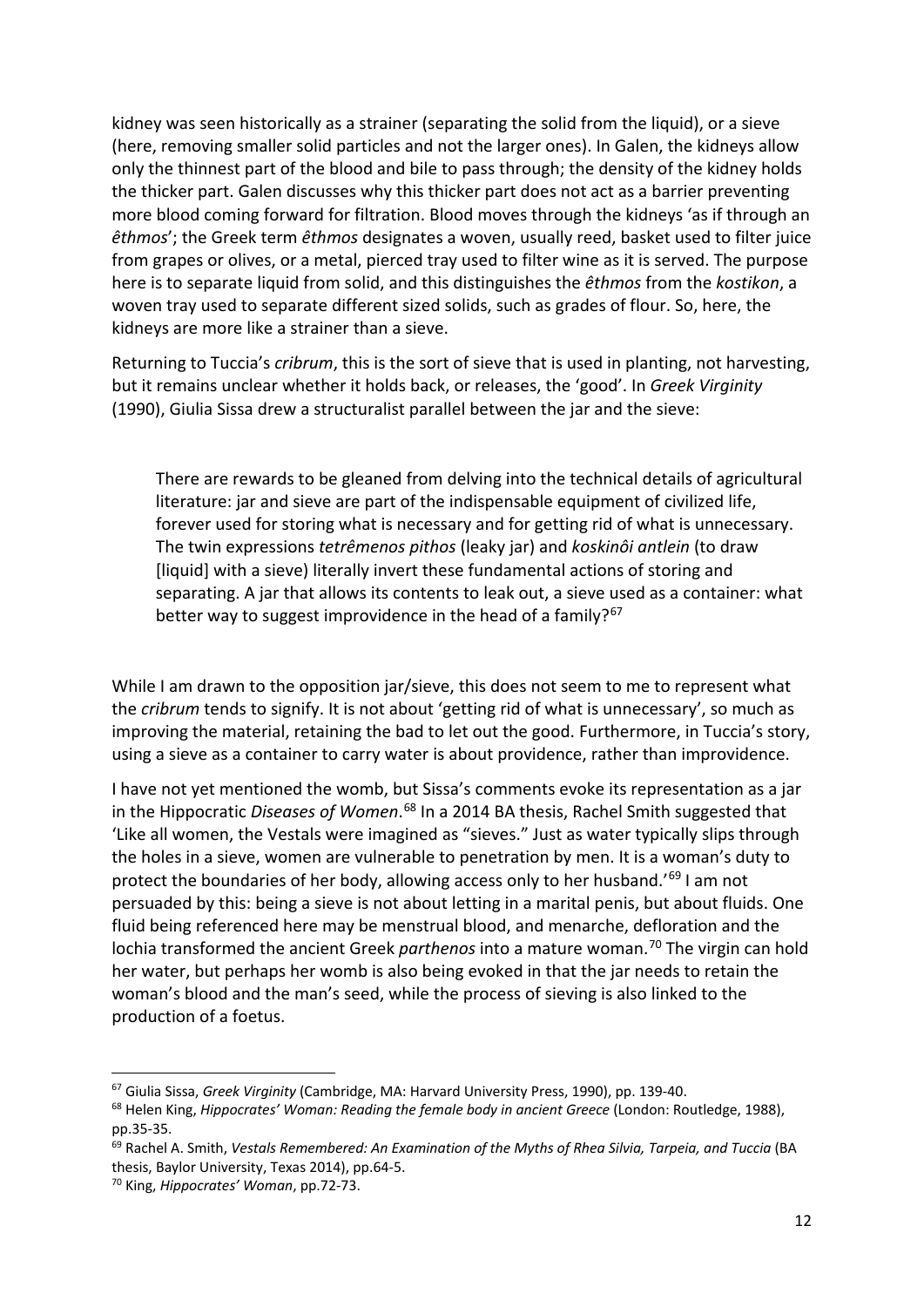#### **Elizabeth and Tuccia**

In the sixteenth century, Tuccia's story could be evoked by the mere presence of a sieve. But does this mean that all sieves are Tuccia's sieve? Portraits of Elizabeth I are recognised as highly complex, with 'a distinctively "linguistic" orientation'; they use metaphor and allegory, as well as including text within the image. But, as Mary Hazard has shown, they also use images to 'convey attitudes that were too bold to be expressed in words'.<sup>[71](#page-13-0)</sup> In her portraits, particularly during and immediately after the ultimately unsuccessful negotiations to marry her to François, Elizabeth I was often depicted with a sieve.<sup>[72](#page-13-1)</sup> She also had sieve motifs on her clothing and jewellery.<sup>[73](#page-13-2)</sup>

Were the 'sieve portraits' an assertion of Elizabeth's virginity and thus an objection to the idea of this marriage, or could they support the union? François, Duke of Alençon, was Elizabeth's 'Frog Prince'; this was how he signed his letters to her and, while he remained a possible husband, she was given presents with the frog theme.<sup>[74](#page-13-3)</sup> Doris Adler has linked this to a folk story circulating at the time, 'The well at the world's end', in which a girl who has been sent by her wicked stepmother to collect water in a sieve is told by a frog the secret she needs: she must 'Stop it with moss, daub it with clay'.<sup>[75](#page-13-4)</sup> The frog turns out to be a prince, so the presence of the sieve in portraits could be because Elizabeth had found her prince. [76](#page-13-5)

Even if we accept this connection, this was not the full extent of the symbolism. The 'sieve portraits' themselves contain many clues as to their interpretation. In the Siena sieve portrait now dated to 1583, two years after the marriage negotiations had ended, the Queen holds the sieve, on the rim of which is inscribed A TERRA IL BEN / MAL DIMORA IN SELLA (The good falls to the ground while the bad remains in the saddle). We could read this as a good *cribrum* message, suggesting not just that the Queen can tell the good from the bad, but that she acts on her knowledge. The sieve itself is empty, not in use.

While the sieve references Tuccia, $^{77}$  $^{77}$  $^{77}$  it also connects with another series of images, associated with the virtue of Prudence. For example, in Pieter Bruegel the Elder's *Prudentia* (1559), everyone is preparing for the future, salting meat, putting out a fire, having both a

[http://www.pitt.edu/~dash/frog.html](http://www.pitt.edu/%7Edash/frog.html) from James Orchard Halliwell-Phillipps, *Popular Rhymes and Nursery Tales: A Sequel to the Nursery Rhymes of England* (London: John Russell Smith, 1849), pp. 43-47.

<span id="page-13-1"></span><span id="page-13-0"></span><sup>71</sup> Mary A. Hazard, 'The case for "case" in reading Elizabethan portraits', *Mosaic* 23/2 (1990), 61-88; p.61. <sup>72</sup> A connection first made by Roy Strong, *Gloriana: The Portraits of Queen Elizabeth* (London: Thames and Hudson, 1987), pp.97-99: the portraits as 'symbolic arguments against the Anjou match'. Cf. Louis Montrose, *The Subject of Elizabeth: Authority, Gender, and Representation* (Chicago: The University of Chicago Press, 2006), 121-122. Cleaning of a portrait of the Queen held at Eton College revealed a sieve there too; H. McBurney and C.S. Kimbriel, 'A newly discovered variant at Eton College of the Queen Elizabeth I Sieve portrait', *The Burlington Magazine* 156, October 2014, 64-69.

<span id="page-13-2"></span><sup>&</sup>lt;sup>73</sup> McBurney and Kimbriel, 'A newly discovered variant', p.642 nn.10-11.

<span id="page-13-3"></span><sup>74</sup> Adler, 'The riddle of the sieve', pp.1-2.

<span id="page-13-4"></span><sup>75</sup> Adler, 'The riddle of the sieve', p.2.

<span id="page-13-5"></span> $76$  In some variants of this folk tale, the virgin is sent by her mother to fetch water in a sieve because she has broken the only pitcher they own. In return for the frog teaching her how to make the sieve watertight, she has to sleep with the frog for two nights, and he then becomes a prince. See

<span id="page-13-6"></span><sup>&</sup>lt;sup>77</sup> Although the statement that this portrait shows Elizabeth 'as Tuccia' seems to be going too far; e.g. [https://commons.wikimedia.org/wiki/File:Metsys\\_Elizabeth\\_I\\_The\\_Sieve\\_Portrait\\_c1583.jpg.](https://commons.wikimedia.org/wiki/File:Metsys_Elizabeth_I_The_Sieve_Portrait_c1583.jpg)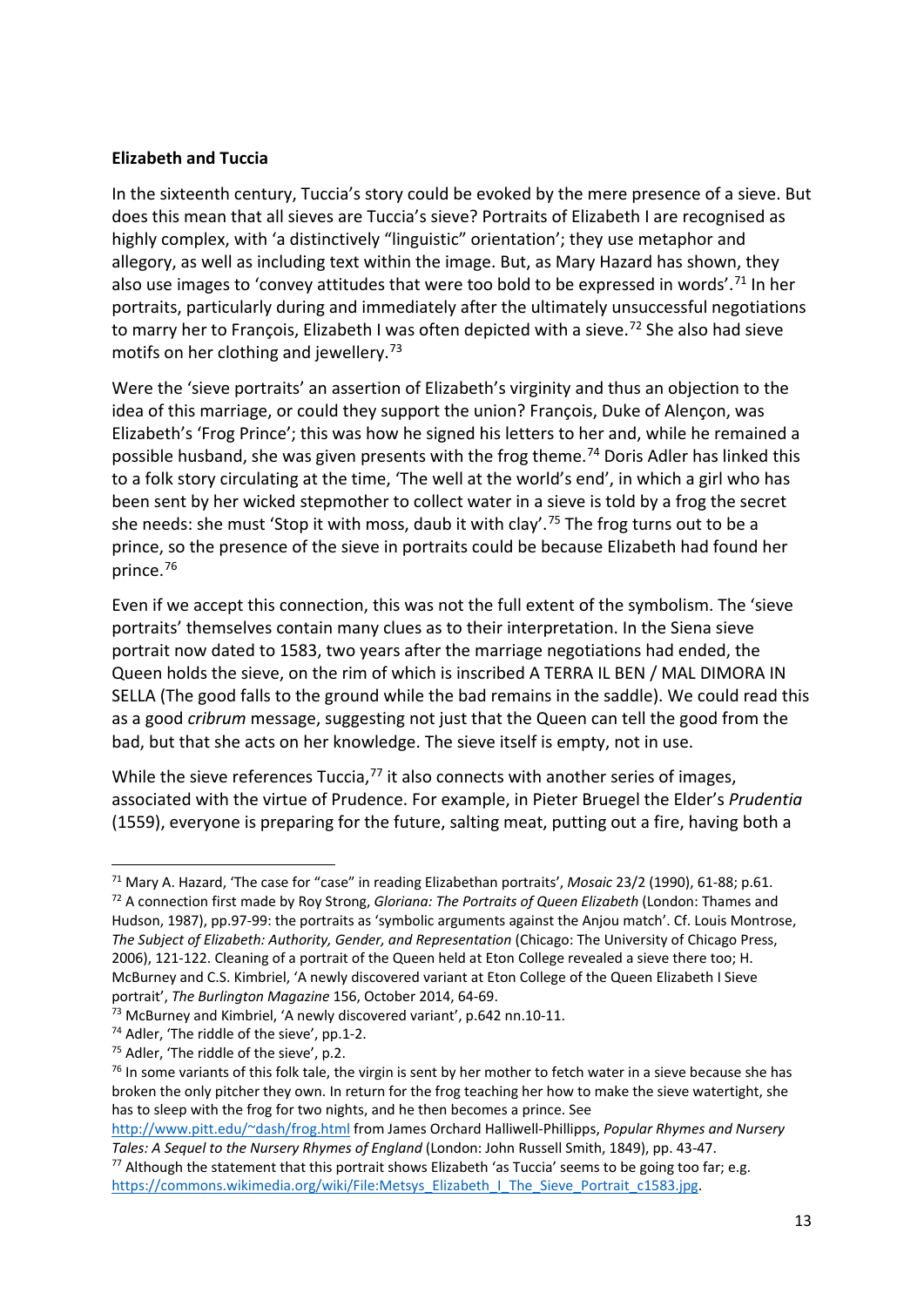priest and a physician at the sickbed; and the cardinal virtue of Prudence herself is shown with a mirror (for self-knowledge) and carrying a sieve on her head to separate good from bad.[78](#page-14-0)

Gail Paster suggested that the sieve

is a paradoxical symbol of Elizabeth's virginity. Full of holes, the sieve refers unmistakably to the symbolically leaky, hence unreliable nature of ordinary women's bodies even as it asserts, through its link to Tuccia, the queen's transcendence as virgin monarch of ordinary women. For Elizabeth in her capacity as ruler, the sieve is an emblem not of leakiness but of discernment, of the good judgment requisite in rulers.[79](#page-14-1)

So is Elizabeth's sieve referencing both her virginity and her prudence, and are these two connected? Is it that by maintaining her virginity Elizabeth is also a better ruler? Her motto, seen in the Plimpton sieve portrait on the coat of arms, is 'semper eadem', always the same. This portrait, which also includes a quotation from Petrarch, dates to 1579. What is exceptional in the Plimpton sieve representation is that the sieve is tied to the Queen's dress by a ribbon. In another of Livy's Vestal Miracle stories, Claudia pulled a ship up the Tiber by tying it to her girdle, so this could be a double Vestal reference. Furthermore, the ribbon is coming out at a point which suggests the sexual organs, in what Louis Montrose called 'a displacement of the Queen's sexuality'.<sup>[80](#page-14-2)</sup> She appears to be showing us, very precisely, that she has a non-leaky sieve. To me this recalls a 1522 image of the womb turned inside out, in Berengario da Carpi. $81$  In this inside-out womb image, the many black dots show the cotyledons, which end in the orifices through which the menses flow into the womb. But showing us something that evokes her womb would hardly be a chaste thing for Elizabeth to do.

Does the sieve relate not to her virginity but to the rumours of her sexual appetites (particularly in relation to Dudley), which had scandalised Europe?[82](#page-14-4) Constance Jordan proposed that the presentation of the sieve as a 'saddle' in the Siena portrait adds a further level of complexity here; being in the saddle suggests riding, and thus sexual passion.<sup>[83](#page-14-5)</sup> Is the rider in control of the passions or giving them rein? Is this 'being in the saddle' about a dominance that is more masculine than feminine? 'To ride on a saddle-sieve is to rule with and through passions that the ruler/lover has the power both to express and to deny'.<sup>[84](#page-14-6)</sup> The

<span id="page-14-0"></span><sup>78</sup> [https://www.pieterbruegel.net/object/prudence-prudentia.](https://www.pieterbruegel.net/object/prudence-prudentia) 79 *Body Embarrassed*, p.50.

<span id="page-14-2"></span><span id="page-14-1"></span><sup>80</sup> Montrose, *The Subject of Elizabeth*, p.124.

<span id="page-14-3"></span><sup>81</sup> Jacopo Berengario da Carpi, *Isagogae breves* (Bologna: Benedictus Hectoris, 1522):

<span id="page-14-4"></span>[https://www.nlm.nih.gov/exhibition/historicalanatomies/Images/1200\\_pixels/Berengario\\_p24r.jpg.](https://www.nlm.nih.gov/exhibition/historicalanatomies/Images/1200_pixels/Berengario_p24r.jpg) <sup>82</sup> Montrose, *The Subject of Elizabeth*, pp.126-7.

<span id="page-14-5"></span><sup>83</sup> C. Jordan, 'Representing political androgyny: more on the Siena Portrait of Queen Elizabeth I', in A.M. Haselkorn and B.S. Travitsky (eds), *The Renaissance Englishwoman in Print: Counterbalancing the Canon* (Amherst: University of Massachusetts Press, 1990), 157-176.

<span id="page-14-6"></span><sup>84</sup> Jordan, 'Representing political androgyny', p.167.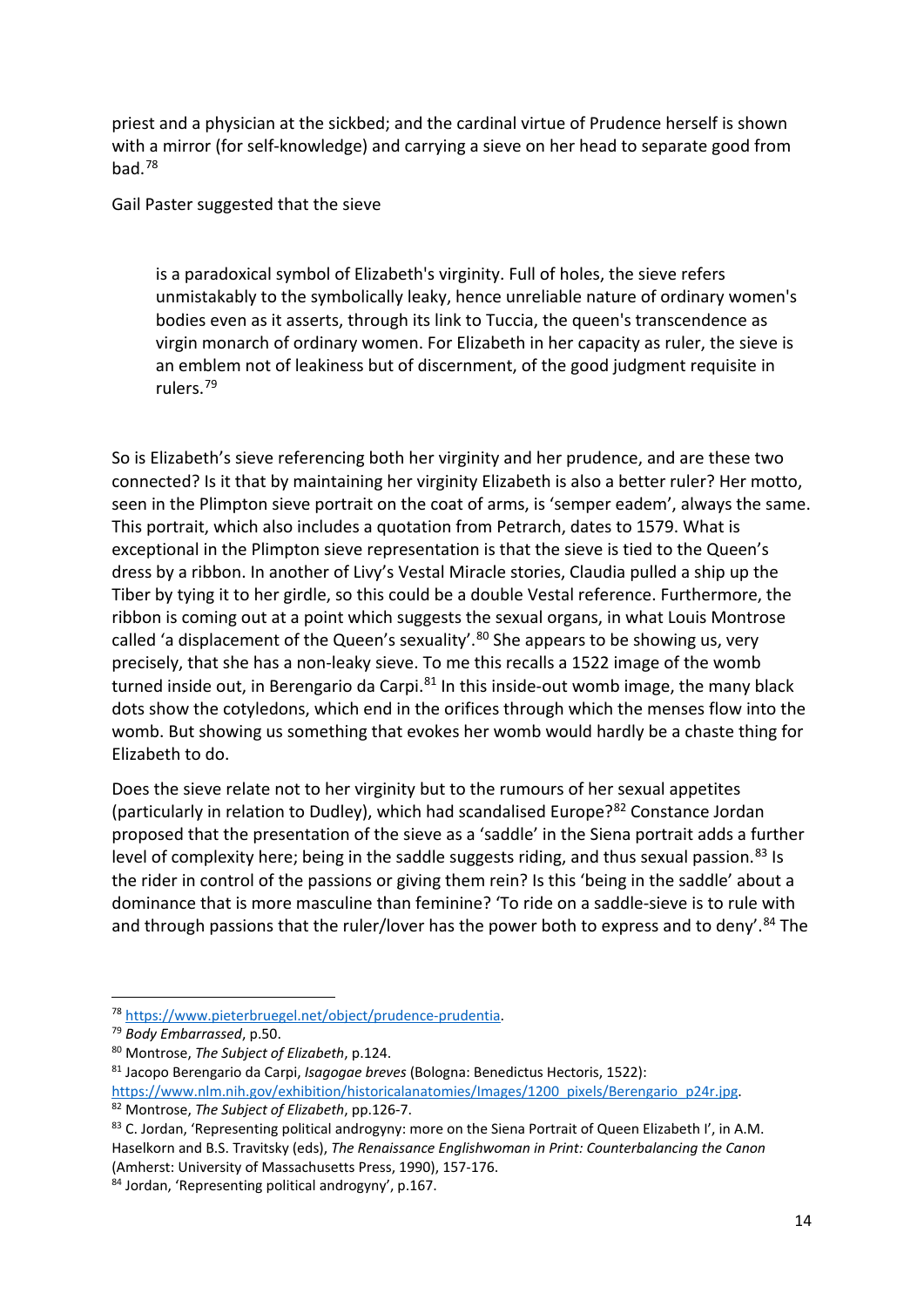fluid in the sieve 'falls to the ground' in a way that Tuccia's Tiber water did not, and water to the earth suggests fertilisation, not virginity.

In the Siena sieve portrait, the roundels on the column at the top left show scenes from the story of Dido and Aeneas; from Aeneas fleeing from Troy to his departure from Dido. Scholars interpret this as showing Elizabeth as a superior version of Aeneas, abandoning entirely any possible sexual relationships in order to meet her destiny as founder of a new empire. However, this is complicated too. While Elizabeth was known as 'Dido' in her own time, this was a reference to Petrarch's version in the *Triumph of Chastity*, where the emphasis was not on her lack of chastity by surrendering to Aeneas, but on her death in order to remain true to her husband – not for Aeneas (11.10-11). By keeping her body pure, Dido kept Carthage independent (168).

So is this about celebrating Elizabeth's chastity while at the same time acknowledging the rumours of her unchastity?<sup>[85](#page-15-0)</sup> Tuccia too used the sieve to challenge a rumour of unchastity.

#### **Tuccia as witch**

Elizabeth retained control of her own imagery; Tuccia's story was open to interpretations in which her exemplary nature was denied. How did she achieve her reversal of forces of Nature? In one sixteenth-century tradition, Tuccia could demonstrate the 'vertue of unstain'd virginity', as in the list of exemplars given in Thomas Cranley's 1635 poem, 'Amanda: or, The reformed whore'. $86$  However, in a contrary interpretation, she was a witch. In Thomas Twyne's chapter on virgins, in a work written in 1576 and thus within Elizabeth's reign:

Valerius in the seventh book and third chapter, writeth of a certain vestal virgin in Rome called Tuccia, whose chastity being obscured with a sinister report of incontinency, and she her self being privy of her own innocency, took into her hands a sieve, and thus prayed unto the goddess Vesta, saying: Vesta, if I have always touched thy sacrifices with chaste and undefiled hands, command that I may take water out of the river Tyber with this Sieve, and carry it into thy Temple. Which indeed she accomplished, the common course of Nature giving place to her bold attempts. [87](#page-15-2)

Why should Nature 'give place' to her? One possibility in the sixteenth century was witchcraft; Elizabeth passed a witchcraft law in 1563, the 'Act against Conjurations, Inchantments and Witch Craft', and the 1590s were the period of the largest number of

<span id="page-15-0"></span><sup>85</sup> Montrose, *The Subject of Elizabeth*, p.127.

<span id="page-15-1"></span><sup>86</sup> Thomas Cranley, *Amanda: or, The reformed whore* (London, 1635), a 'key text in the history of pornography' couched as a description of converting a prostitute to virtue; Katherine A. Craik, *Reading Sensations in Early Modern England* (Basingstoke: Palgrave Macmillan, 2007), p.126.

<span id="page-15-2"></span><sup>87</sup> Thomas Twyne, *The schoolmaster, or teacher of table philosophy*, 1576, *c*h.31 'Of virgins', p. 36. The structure of Tuccia's powerful and answered prayer – invocation of a named deity, claim for divine favour, specific request – is identified by Hans-Friedrich Mueller as one which 'conforms in structure to Roman practice'; *Roman Religion in Valerius Maximus* (London and New York: Routledge, 2002), p.52.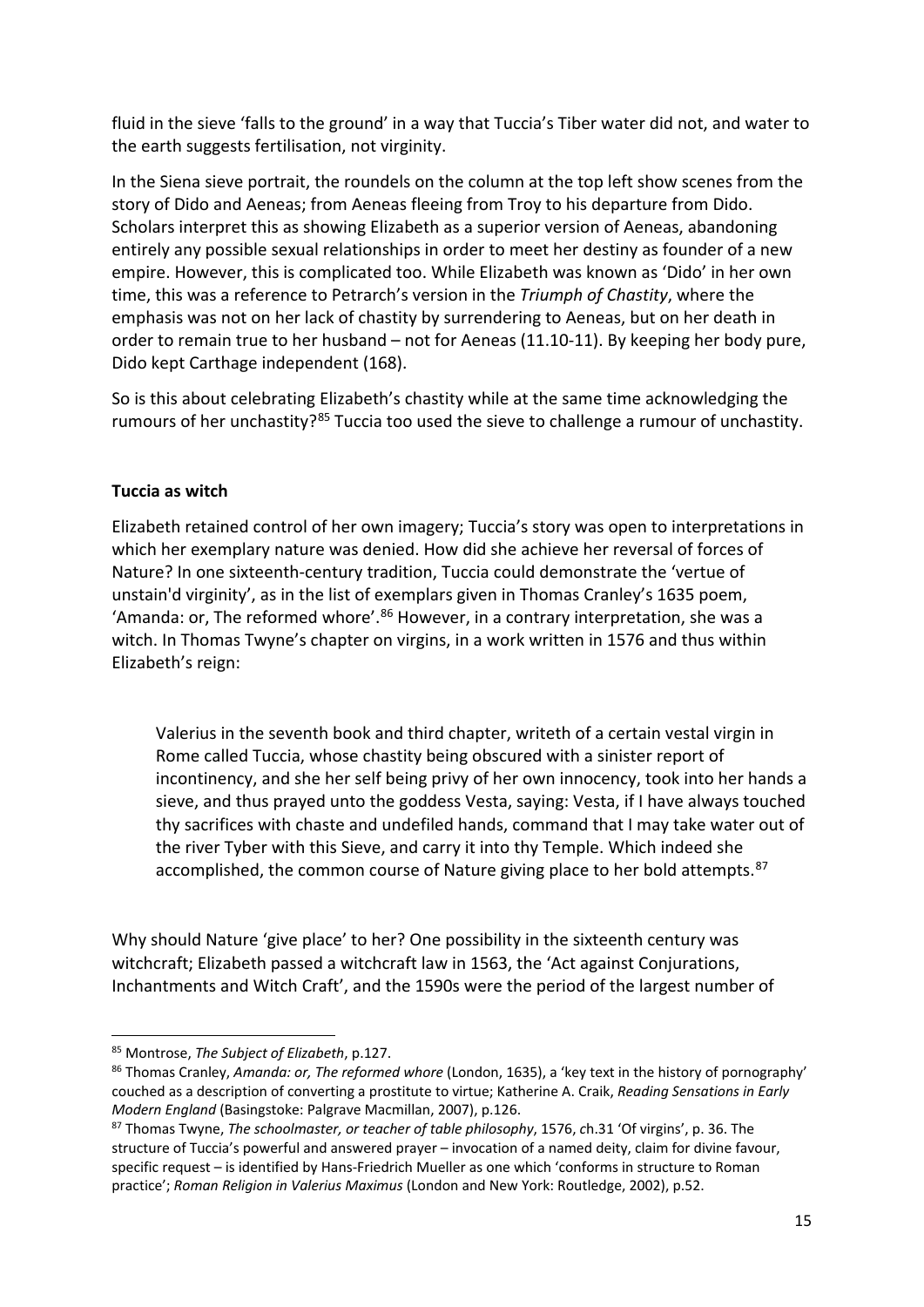accusations of witchcraft during her reign. [88](#page-16-0) Quoting Cotta's *Discovery of Witchcraft*, published 13 years after Elizabeth's death in 1603, Richard Bovet in 1684 linked Tuccia to Livy's account of that other Vestal,

Claudia, who (unassisted by any humane help) did (only with a small string fastened thereunto) draw a mighty Ship along the River of Tyber; which by reason of its vast weight and greatness, could not be moved by the force of many strong Men, assisted by Cattle that were used to draw heavy burthens, which with good reason he concludes she could not have performed without the co-operation of some evil Spirit. He likewise mentions Tuccia, another of that Sister-hood, who by muttering some Invocation, or Inchantment, could take up water in a Sieve, and carry it at a good distance from the River Tyber, without spilling a drop.<sup>[89](#page-16-1)</sup>

In the passage to which Bovet refers here, Cotta makes it clear that pulling a heavy object is 'supernatural and above her power and nature'; he describes Tuccia as 'reported by mumbling of a certain prayer, to keep water within a sieve, or a riddle, as witnesseth not only Pliny, but even Tertullian'.<sup>[90](#page-16-2)</sup> There is no connection between these two women and witchcraft or magic in **Roman** sources.

In the trials of witches, one of the grounds for conviction was confession. Another was to produce witnesses who would swear to the accused person speaking or acting in a way that only those familiar with the Devil could do. In Increase Mather's account of the 1692 Salem witch trials, which states this principle, we read that 'Claudia was *seen* by witnesses enough, to draw a ship which no human strength could move. Tuccia a Vestal Virgin was *seen* to carry water in a sieve: the Devil never assists men to do supernatural things undesired' (my italics).<sup>[91](#page-16-3)</sup> Tuccia is included in a discussion of the power of words to affect matter.<sup>[92](#page-16-4)</sup> This is also the context of the reference to Tuccia in Pliny. $93$  It comes in a section on 'the remedies derived from man', and specifically on whether words and chants work; people think they do but, Pliny writes, the wisest men say no. After giving examples of how very formal patterns of prayer have been used, for example to stop something being omitted, Pliny gives the example, 'extant too is the plea of innocence uttered by the Vestal Tuccia when, accused of unchastity, she carried water in a sieve in the year of the City six hundred and nine' (145 BC). So for Pliny, this is not Cotta's 'mumble', but a properly patterned prayer.

The Tuccia stories, then, are far more complex than they may at first appear. The various brief versions in ancient literature are incomplete, but rich in possible signification. Mantegna's alignment of Tuccia with what may be Artemisia brings out further meanings:

<span id="page-16-1"></span><sup>89</sup> Richard Bovet, *Pandaemonium, or, The devil's cloyster* (London, 1684), p.110.

<span id="page-16-4"></span>92 Philemon Holland's 1634 translation of Pliny, p.295, has it as a 'charm'.

<span id="page-16-0"></span><sup>88</sup> C. Levin, *The Reign of Elizabeth I*, Palgrave, 2002, p. 108.

<span id="page-16-2"></span><sup>90</sup> John Cotta, *The trial of witch-craft*, second edition (London, 1625), pp.32-33. The juxtaposition of Claudia and Tuccia is also found in Augustine, *De civitate Dei* 10.16.2, where Tuccia is not named but is clearly the person meant in his 'a Vestal virgin suspected of unchastitity removed all doubt when she filled a sieve with water from the Tiber and it did not run out through the holes'. See also 22.11.3.

<span id="page-16-3"></span><sup>91</sup> Increase Mather, *A further account of the trials of the New England witches* (London, 1693), p.38.

<span id="page-16-5"></span><sup>93</sup> *NH* 28.12.